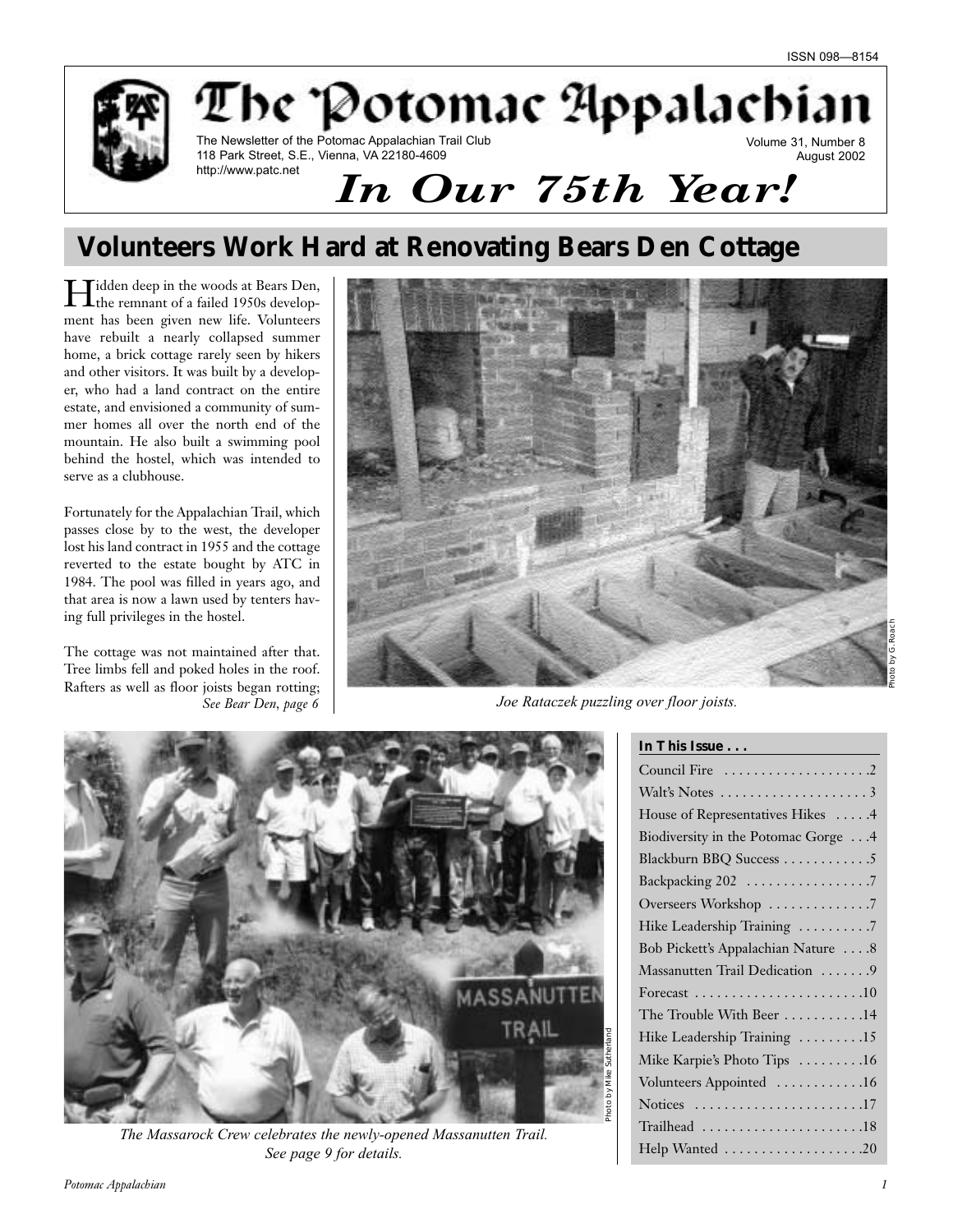#### **Council Members, Chairs and** *PA* **Staff**

#### **Officers**

**President:** Walt Smith, 703/242-0693 Ext. 40, wsmith@visuallink.com **VP Operations:** Vacant **VP Volunteerism:** Mickey McDermott **Supervisor of Trails:** Kerry Snow **Supervisor of Corridor Management:** Tom Lupp **General Secretary (Facilities):** Jon Rindt **General Counsel:** Charles Sloan **Membership Secretary:** Liles Creighton **Treasurer:** Gerhard Salinger **Recording Secretary:** George Meek

#### **Sections/Chapters**

**Mountaineering Section:** Mack Muir **SMRG: Peter Pennington Ski Touring Section:** Steve Brickel **North Chapter:** Pete Brown **N. Shenandoah Valley Chapter:** Gerry Boyd **S. Shenandoah Valley Chapter:** John Held **Charlottesville Chapter:** John Shannon **West Virginia Chapter:** Judy Smoot

### **Standing Committee Chairs**

**(Council Members) Blackburn Trail Center:** Chris Brunton **Budget:** David White **Cabins Operations:** Mel Merritt **Cabin Construction:** Charlie Graf **Conservation:** Mary Margaret Sloan **Grants & Donations:** Susan Nelson **Endowment:** Don Price **Finance:** Gerhard Salinger **Hikes:** Karen Brown & Tom Johnson **Internet Services:** Stephen Raia **Land Management:** Tom Johnson **Legal:** Charles Sloan **Maps:** Dave Pierce **Maryland Appalachian Trail Management Committee:** Charlie Graf *Potomac Appalachian:* Linda Shannon-Beaver **Public Affairs:** Larry Rockwell **Publications:** Aaron Watkins **Sales:** Paul Dery **Shelters:** Frank Turk **Trail Lands Acquisition:** Phil Paschall

**Trail Patrol:** Kumait Jawdat **Tuscarora Trail Land Management:** Lloyd MacAskill

**Special Committees/Ongoing Activities Archives & Library:** Carol Niedzialek **Cabin Reservations:** Darlene Wall **Communications Team:** Mike Sutherland **Deputy Finance Committee Chair: J**ohn Ferguson **Deputy Supervisor of Trails:** Hop Long **Headquarters Facility:** Orron Kee **Information/Sales Desks:** Marguerite Schneeberger **Medical:** Vacant **Shelters, Cabins, & Cabins Land Fund:** Jon Rindt **SNP Boundary Trailheads Study Group:** Mark Holland **Tuscarora Trail Shenandoah Valley Project:** Phoebe Kilby & Larry Bradford

#### *Potomac Appalachian*

**Chief Editor:** Linda Shannon-Beaver PA@patc.net **Features Editor:** Joanne Erickson **Forecast Editor:** Joan Hollen PA-Forecast@patc.net

# **Council Fire**

At the PATC Council's regular monthly meeting on June 11 at Headquarters, Council members reported on pre-meeting breakout sessions to flesh out the 2003 Action Plan in the context of the draft Five-year Action Plan and the 2027 Vision Statement in the areas of trails, facilities, membership, finance, education and outreach, and land. Written recommendations were to be given to the Director of Administration for incorporation in the draft for consideration at the July Council meeting.

### **ATC Board**

ATC Board Member and former PATC President Sandi Marra reported that the Board is conducting an organizational study to evaluate its role as a volunteer club and its relation to the Appalachian Trail Park Office. In the future, work crew funding will be keyed to a new database system for all national parks, to be completed by August 2003. The ATC will have standard chainsaw and crosscut saw certification, and additional training will be needed from government partners.

#### **Finance**

The Council received the monthly budget report for May, which showed that yearto-date revenue exceeded expenditures by over \$90,000. Officers were reminded that the normal check-writing day is Tuesday, and vouchers should be submitted before then for processing. The Council also received the audited financial statements for 2001, prepared by Cocke, Szpanka & Taylor, certified public accountants.

### **Trails**

There are a record number of 11 active trail crews this summer. Great progress is being made on the construction of the Entry Run Trail into Shenandoah National Park. Forty people attended the Trail Overseer Workshop at the beginning of June. Six hundred more trees have been planted by volunteers at Big Flats, Pa., to prevent trail access by vehicles.

### **Facilities**

Work is under way on the Weaver Cabin renovation, the rebuilding of the Eaton Cabin on the Firestone Tract, and the construction of the Tulip Tree Cabin. The Carriage House at Blackburn Trail Center was to be finished for use at the barbeque in July. The Bear Spring Cabin Overseers have resigned after finding unauthorized persons there who engaged in a rockthrowing and gun-shooting incident.

The Council approved a motion to allocate \$3,000 from the unrestricted line in the Shelters/Cabins/Cabin Land Fund to fabricate five privy structures that will be available when needed for new shelters or for replacing existing structures that are no longer repairable.

*See Council Fire, page 4*

HEADQUARTERS HOW TO CONTACT US FOR CABIN RESERVATIONS, MEMBERSHIP INFORMATION, AND SALES

Address: 118 Park Street, S.E., Vienna, VA 22180 Hours: Monday through Thursday, 7 p.m. to 9 p.m. and Thursday and Friday 12 noon to 2 p.m.<br>. 24-hr. 24-hr. Activities Tape #: 703/242-0965 To receive an information packet: Extension 10 To leave a message for the Club President Walt Smith: Extension 40<br>Club e-mail: info@patc.net Facsimile #: 703/242-0968 Club e-mail: info@patc.net World Wide Web URL: http://www.patc.net

#### STAFF

DURING REGULAR BUSINESS HOURS Director of Administration: Wilson Riley (Ext. 11) e-mail: Wriley@patc.net Trails Management Coordinator: Heidi Forrest (Ext. 12) e-mail: hforrest@patc.net Business Manager: Monica Clark (Ext. 15) e-mail: mclark@patc.net Membership/Cabin Coordinator: Pat Fankhauser (Ext. 17) e-mail: pfankhauser@patc.net Sales Coordinator: Maureen Estes (Ext. 19) e-mail: mestes@patc.net

Bus/Metro Directions to Headquarters: When taking Metro Orange line, get off at Dunn Loring station (not Vienna, the last stop). Outside the station, find the stop for Metrobus 2C westbound in the direction of Tyson's Corner. When the bus starts down Maple Avenue in Vienna, exit at the library just past Center St. Walk half a block in the same direction the bus travels, and turn right at Park St. PATC will be on the left only a few yards down from the corner. The fare is \$1.10, but you can ride for \$.25 if you remember to get a transfer ticket at your originating station.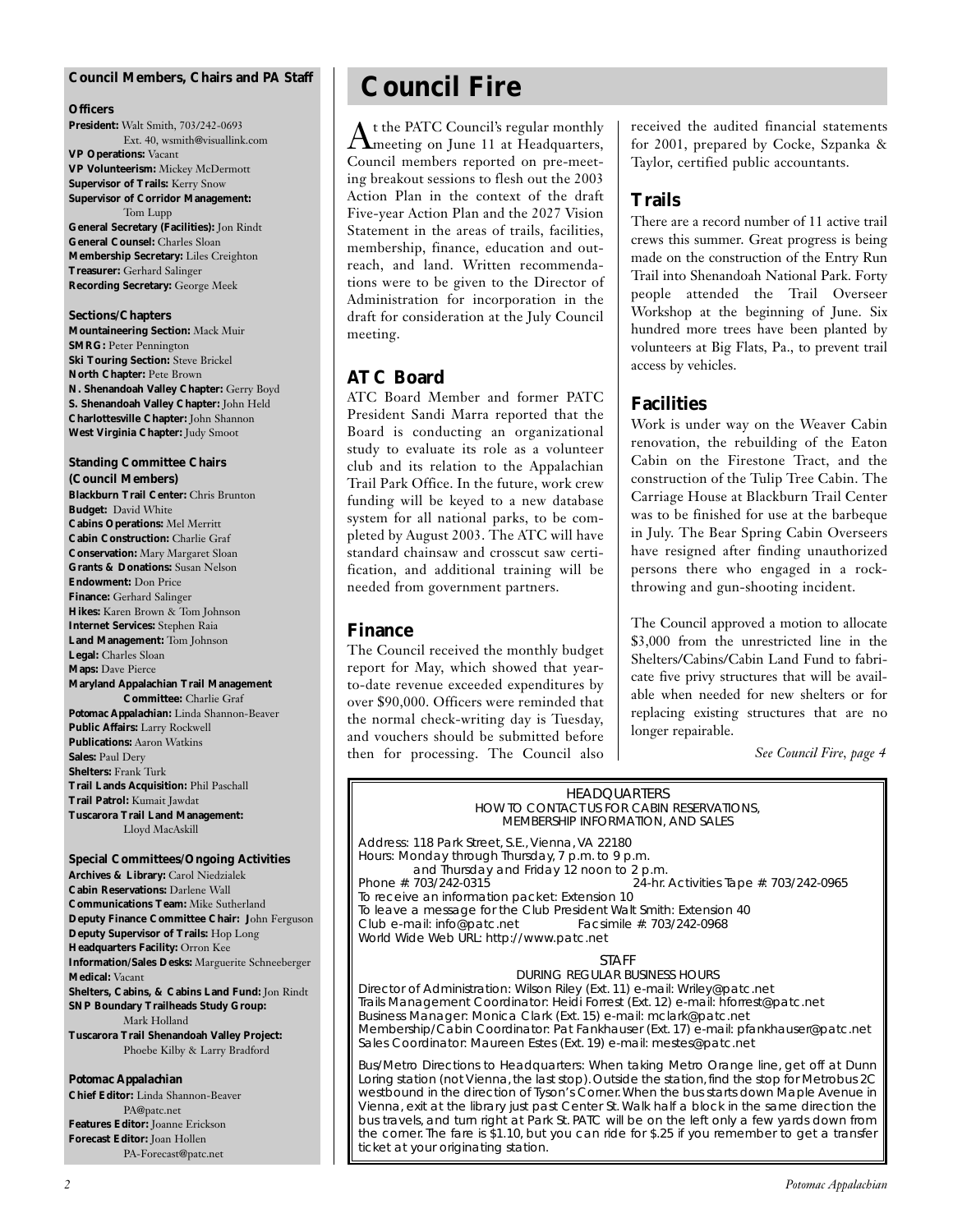# **Walt's Notes**

# **Be a Mystery, Leave No Trace!**

 $W_{\text{wa chordal}}$ <sup>1</sup> we should be pleased if we leave behind one of the great whodunits. In other words, it should be a complete mystery to all that follow you into the wilderness as to what you were doing there. There should be no clues. Leave nothing for Sherlock to ponder about.

We frequently see the admonition: Leave No Trace. What does that mean? Leave No Trace is a national outdoor educational program. The program provides seven principles to follow that will help us enjoy nature without damaging the resources. In other words, if we follow the principles, we will have acted responsibly so that we do our part to conserve the wilderness for the future.

*Plan Ahead and Prepare.* Before venturing forth on your hike or backpacking trip learn the regulations and special concerns for the area. Be prepared for unusual weather, hazards, and emergencies. Repackage your food in order to minimize waste.

*Travel and Camp on Durable Surfaces.* In popular areas, use existing trails and campsites. Keep campsites small, at least 200 feet from lakes and streams, and focus activity in areas where vegetation is absent. Walk single file in the middle of the trail to avoid trampling vegetation. In pristine areas, disperse activity to prevent the creation of campsites and additional trails.

*Dispose of Waste Properly.* Pack it in, pack it out. Inspect your campsite and rest break areas for trash or spilled foods. Deposit solid human waste in catholes 6 to 8 inch-

## **You'll want to be at the annual meeting, no mystery about it.**

We will celebrate our 75th Anniversary at the Atrium, part of the Meadowlark Botanical Gardens in Vienna, and the Governor of Virginia is expected to be one of our speakers. Please save room on your calendar for November 12 to attend the 75th Anniversary Annual Meeting. More details and confirmations on the exact date and our distinguished speaker in next month's newsletter.

es deep at least 200 feet from water, camp, and trails. Cover and disguise the cathole when finished.

*Leave What You Find.* Preserve the past: Examine, but do not touch, cultural or historic structures and artifacts. Leave rocks, plants, and other natural objects as you find them, and do not build new "structures" or dig trenches.

*Minimize Campfire Impacts.* Campfires can cause lasting impacts to the wilderness. Therefore, it is best to use a lightweight stove for cooking and enjoy a candle lantern for light. Where fires are permitted, use established fire rings, keep the fires small, and put them out completely, scattering cool ashes.

*Respect Wildlife.* Keep the wildlife wild! Never feed animals because that may damage their health, alter the natural behaviors, and expose them to predators and other dangers. Protect your food by storing rations (and trash) securely. Observe the wildlife from a distance; do not follow or approach them. Avoid them during sensitive times: mating, nesting, raising young, or during winter. Control pets at all times, or leave them at home.

*Be Considerate of Other Visitors.* Respect other visitors and protect the quality of their wilderness experience. Be courteous, yielding to other users on the trail. Let nature's sounds prevail. Avoid loud voices and noises.

The PATC Council supports the Leave No Trace Program. For more information on the program, please visit www.lnt.org.

## **Hiking Along the Potomac**

In June I attended the hike and lecture by Stephanie Flack at Great Falls Park as reported on page 4 in this issue. Although I am very partial to Great North Mountain and the Blue Ridge, as indicated in past notes, I am becoming increasingly impressed with the hiking opportunities along the Potomac River. And the best part about the riverside hiking is that it is within a short driving distance from the homes of many PATC members. In fact, you don't even have to use a vehicle to utilize the Potomac Heritage Trail. Simply get off the Metro at the Rosslyn stop and head for Key Bridge. In less than a quarter-mile, just before the bridge, look for the pedestrian/bike path that takes you over the George Washington Memorial Parkway to



*Hikers negotiating the new Mini "Knife's Edge" white-blazed trail off the Tuscarora Trail in the Sleepy Creek Wildlife Management Area, just north of Shockey's Knob on the Tuscarora Trail.*

the parking lot for Theodore Roosevelt Island. There you may begin your trek along the Potomac River through steep, rocky hillsides, stream valleys, past waterfalls and bluffs with panoramic views, and enjoy years of history as well. For more on the history, see District Manager Bruce Glendening's article on page 4 in this issue.

So, save your gas and enjoy the Wilderness of Washington. Please leave behind only a mystery without any clues. Leave no traces.

See you on the trail,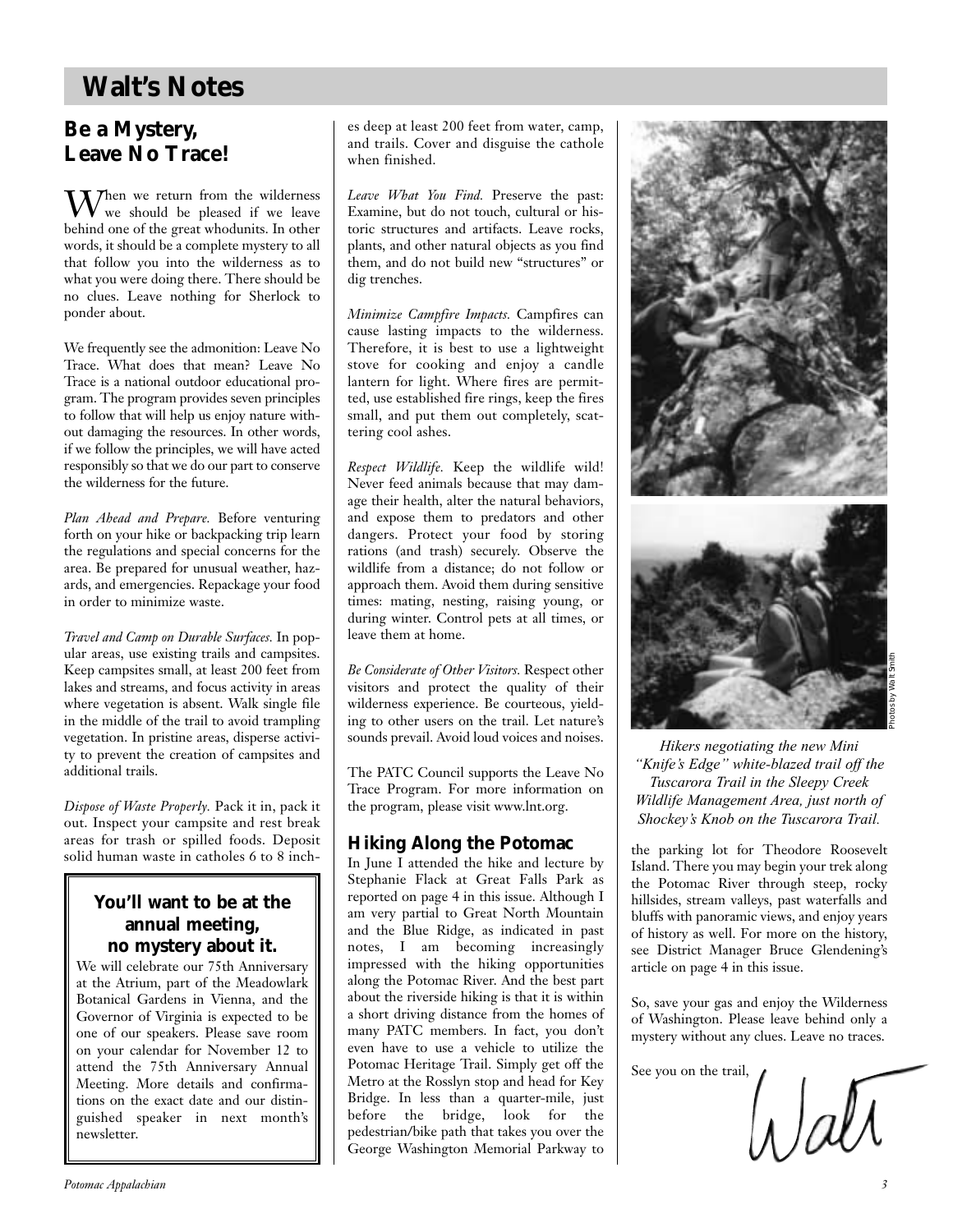#### *Council Fire, from page 2*

### **Cabin Reservations**

The Council received a report on a regrettable incident of double booking at Pocosin cabin in May, as a result of the current method used to reserve cabins. A trail crew evicted the other party that had reserved the Cabin, which forced them to find alternative lodging. The Council approved the following motion: "To authorize reimbursement of the \$243.04 lodging costs to the Sledd sisters when receipts are in hand, to authorize return of the dues to the Sledds, and to request the PATC Cabins Reservations Chair to write a letter to the Sledds apologizing to them." The Executive Committee will consider recommendations for the improvement of the cabin reservation system, including the possibility of a computerized system, to avoid future instances of double booking.

## **Other Business**

Trail Patrol reported on plans for courses on first aid, and for Leave No Trace trainers and hike leaders. Trail Patrol will make presentations in August to Women in the Outdoors, in Pennsylvania, and in November to the Association for Health, Physical Education, Recreation, and Dance in Virginia.

The PATC Web site now has a hike leader page with brochures, sign-up sheets, and contact numbers. A hike submission page, under development, will automatically go to hike leaders and the Forecast section of the *Potomac Appalachian*. It was noted that some pages on the PATC Web site are outdated. Officers should review the pages for which they are responsible at least once every three months to discard old material.

The Shenandoah Mountain Rescue Group reported that it helped search for several missing persons in Southwest Virginia following recent flooding, and assisted at two triathlons.

### **Membership**

The June membership report showed a total of 6,774 (down from 6,844 the previous month). Since the last report, 110 new members were entered into the database.

The June Council meeting was attended by seven Club officers, 11 committee chairmen, one chapter representative, two section representatives, and two staff members. ❏

> *—George Meek, Recording Secretary*

# **House of Representatives Hike the PHT**

On the first full day of summer, the House of Representatives Trails Caucus accepted an invitation from the American Hiking Society to hike the Potomac Heritage Trail (PHT).

Over 30 House staffers, federal workers, and significant others hiked sections of the PHT's lower half. A smaller group, ably led by American Hiking Society President Mary Margaret Sloan, took the shorter "walk through the woods," from Donaldson Run to the PHT's end at Theodore Roosevelt Island. The larger group quickened heartbeats as they boulder hopped and rock scrambled downstream from Fort Marcy to the PHT's end.

Entertainment for the longer hike was provided by PHT District Manager Bruce Glendening who unveiled his researched stories for the first time. The stories span: The War of 1812 (hiding the Declaration of Independence); pre-Civil War (1826 duel between a Secretary of State and Virginia Senator); Civil War (building Fort Marcy); the Industrial Revolution (stone quarrying); and ending with the Clinton administration (Vince Foster's suicide). The debut of these stories were further embellished by PHT Overseer Dan Radke who enjoyed them so much he took off with the supposed "faster" hiking group after a couple of miles.

A good story unfolded as the group approached the turn where one first sees the Washington Monument. A PHT work group, led by PHT Overseer Jim Perry, had just sat down to take its first break — impressing the passing federal workers. Moving along, the House staffers saw the hard work Jim's team had accomplished and appreciated the effort it takes to maintain a clear path through dense invasive plant overgrowth. A kudzu story brought home the point.

As afternoon approached, the sun beat hotter, but the PHT canopy shade provided needed comfort as the groups ended their trek with a story about Key Bridge and Theodore Roosevelt Island. Badgered by the hike leader who believes the PHT is the best urban trail in the nation, the House staffers left considering the possibility and, more importantly, showing great interest to explore the PHT's upper half. The PHT awaits their return. ❏

*—Bruce Glendening*

# **Biodiversity in the Potomac Gorge**

On a beautiful evening at Great Falls Park, The Nature Conservancy's (TNC) Conservation Planner, Stephanie Flack, lectured about the vast biodiversity residing throughout the Potomac Gorge area. Stephanie highlighted an 18-month joint study by the Park Service and TNC that reviews the Potomac River from Great Falls downstream to Theodore Roosevelt Island.

Before the lecture, a group of evening PATC hikers enjoyed Great Falls and the upper end of Mather Gorge observing rock climbers taking advantage of summer solstice daylight. Fireflies began to come out in the muggy grasses as Stephanie's talk began.

Since the area is on the edge of where piedmont meets tidewater, the variety of flora TNC found is impressive. Certain species found within the Chain Bridge flats area can be found in a savannah or amongst Midwestern prairie grasses. Also, TNC reported a recently constructed "notch" in Little Falls dam successfully allowed some fish to get further upstream and return to historical spawning areas.

The joint Park Service-TNC study outlines certain protection goals. Stephanie expressed hope that money can be found to fund a resource manager to specialize in Potomac Gorge biodiversity and help protect what the study found.

The TNC lecture is the first in what is hoped to be a once or twice-a-year series of talks highlighting the many trails PATC maintains throughout the Potomac Gorge and D.C. Metropolitan area. Highlighted this night was the public unveiling of the boast that the Potomac Heritage Trail (PHT) is "the best urban trail in the nation." Although the Billy Goat Trail Overseer present begged to differ - the key term "urban" hopes to distinguish the competition. Besides being within five miles of the center of Washington, D.C., the start of the PHT is only a quarter-mile from the Rosslyn metro station! Lastly, the PHT has the benefit of using one side of the Potomac's 10-mile undeveloped stretch of waterfront and viewing the other side protected by the C&O canal. The challenge is: What other city has such a length of undeveloped waterfront? ❏

*— Bruce Glendening*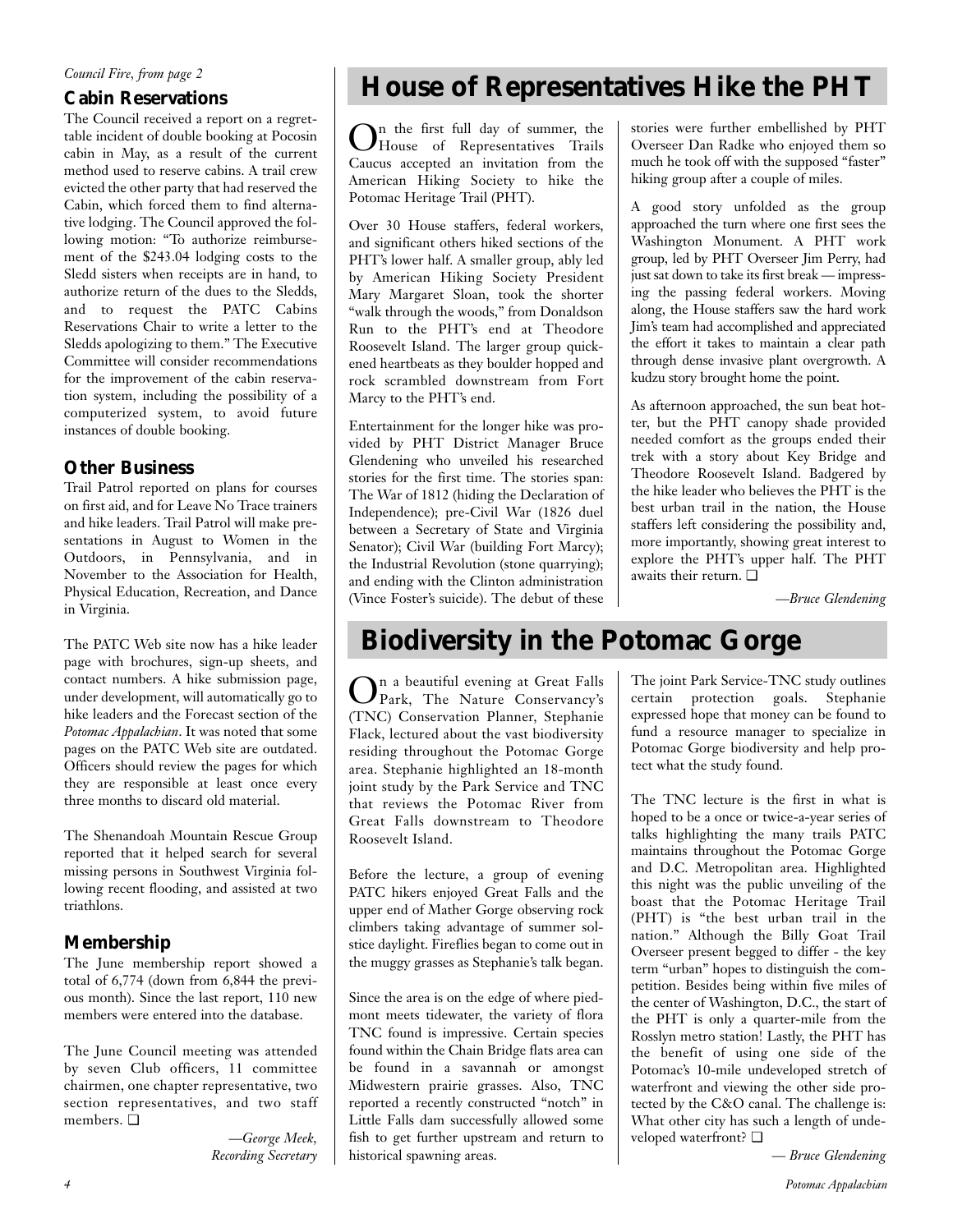# **The Annual Blackburn Barbeque - A Big Hit With All**

Those weary souls plodding their way along the Appalachian Trail on Saturday July 6 in northern Virginia might have wondered what was going on when they reached a certain blue-blazed trail. There was a delightful aroma in the air that afternoon, floating up from somewhere down below. That blue-blaze led to the Blackburn Trail Center, and that aroma was coming from the annual PATC barbecue.

The sweltering heat and humidity that accompanied our Independence Day celebrations earlier that week gave way to a day of picture-perfect weather as if just for the Club's annual barbecue at this lovely location along the AT. Folks from all over came to the event. Most were PATC regulars, trail maintainers and the like, but many were long-distance hikers who had no idea of the treat that was waiting for them that afternoon. There was hot beef brisket on the flames, as well as great barbecued chicken. For sides there were beans and other outdoor summer delights. And as if all that weren't enough, for the first time at a PATC barbecue there was a dessert contest. Delightful indeed!

The barbecue is a popular event for the Club, and anyone who goes to one can easily see why. In addition to the great food, there are lots of friendly and interesting people to share conversation with. A quick climb up the hill to the trail rewards the restless soul with a nice stretch of the AT to hike, complete with views and the chance to meet a thru-hiker on his or her way from Springer to Katahdin. And even if you don't hike, the view to the east from Blackburn itself is worth coming to the barbecue for.

This year, the Club was fortunate enough to have sponsors for the occasion. Campmor, Hudson Trail Outfitters, and Eastern Mountain Sports all donated goods to be used as door prizes. And, there was a 50-50 drawing held in the evening after dinner and dessert.

After being treated to these corporal pleasures during the day, when night fell, we became the recipients of a visual spectacle as well. In fact, you could say there were two spectacles to see, and not just one. Far off in the distance, we became aware of a very elaborate fireworks display from somewhere off to the east. It was nice to watch, but a lit-

*Everyone waits patiently for dinner.*



*Potomac Appalachian 5*



*The smell of barbeque brisket and chicken lured hikers down from the AT, who shared the event with PATC regulars.*

tle remote. PATC ingenuity took care of that problem quickly enough, however, as we had our own little fireworks display to watch right there at the Blackburn before heading off to our tents and cabins for the night.

All in all, it was a terrific party, so if you missed it this year, be sure to come next time. You'll be glad you did. ❏

*— Vincent G. Ferrari*

*The barbeque feast is enjoyed by all.*

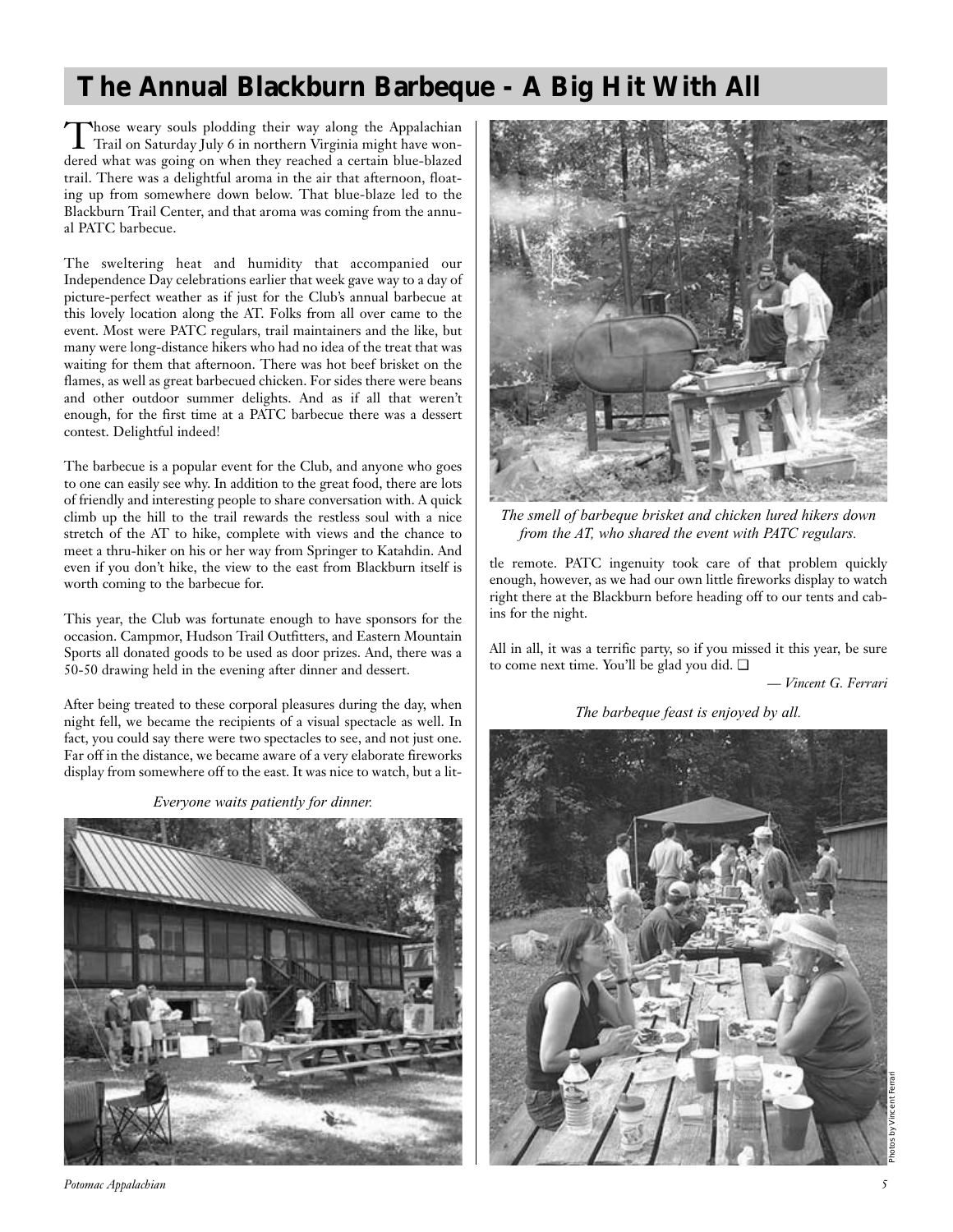#### *Bears Den, from page 1*

particularly around the chimney, and more recently, a large tree fell across the chimney and broke away the top. The damage left parts of the roof ready to collapse, a huge hole in the floor, and the large brick fireplace unusable. The cottage was in this state when Dave Appel, a retired engineer from Wisconsin and volunteer at Bears Den during the summer, first saw it in the fall of 1998 and asked ATC for permission to protect it from further decay. He shored up rafters, removed the enclosed second-floor porch, and covered half the roof with tarps to stabilize the building.

The following spring ATC gave its approval for volunteers to restore the cottage without cost to ATC. Fred Firman, volunteer at the ATC office, assisted in taking down the tree from the chimney without doing more damage. Bears Den Manager Melody Blaney and her companion Patti Landovek gave support and participated in many phases of the rebuild, from scraping off original linoleum floor covering to later laying bricks. Also, many from PATC agreed to help. Joe and Lisa Rataczek, in particular, were instrumental in the initial rebuilding of the structure. They also removed the three black snakes residing in the cottage, and, while tenting on the deck, they were first to observe honeybees swarming into a nest in the gable. Thru-hikers also helped on heavy jobs such as removing the floor of the large porch. "Salty" Saltseider, came from Wisconsin to help for two weeks.

John Killam, ATC volunteer, and Stacy (Sheel) Davis, ATC intern, provided valuable help in mixing mortar for rebuilding the chimney under the watchful eye of Blaine Landmesser, a mason and neighbor at Bears Den.

A crew from Blackburn helped install temporary roll roofing. All materials had to be hauled by hand or wheel barrow the last 300 feet through the woods from the nearest road. Access to the cottage is by trail some 900 feet from the parking area beside Bears Den's driveway.

That summer volunteers made the building weather-tight, though with the temporary roofing, and finished the essentials of the interior. Dave Appel went back to Wisconsin for the winter, and further improvements waited until the following summer (Year 2000).

That year another crew, including Bert Sharp and Earle and Margie Towne ("Honey and Bear," operators of The Cabin hostel in Maine),

*This shot of the bedroom shows off the paneling and views.*





*The cottage now sports a new deck.*

helped add a new 10-foot-by-30 foot deck that looks out toward Snickers Gap. Even when the branches are bare in winter, the view is filled by huge oak and tulip trees with the mountains behind. The privy, one of today's most appreciated amenities, was also a group effort. George Roach and Bobby Lowery helped dig the pit, the Townes lined it, and Bert Sharp designed the structure and built it with help from hikers.

In 2001, the third working summer, volunteers installed a permanent raised-seam steel roof. They also ran a summertime water line 1000 feet down from the hostel to an outside faucet. This was the second summer help provided by "Red" Walker during an extended visit from San Francisco.



*Melody, Dave and Blaine Landmesser work on the chimney.*

From the outset the cottage has had underground electric service. New wiring has been installed and is now in full working order. Even before the permanent roof was installed, the cottage hosted its first guests, a school group from Salisbury, Md.

Today, the cottage is an ideal facility for overnight stays by young scout or school groups that want a true woodland experience, but who are not yet ready for tent camping with its possibilities of adverse weather. The adjacent Interpretive Trail and Nature Trail offer additional opportunities for educational activities. Any groups, including those who serve Bears Den by working on maintenance

*See Bears Den, page 7*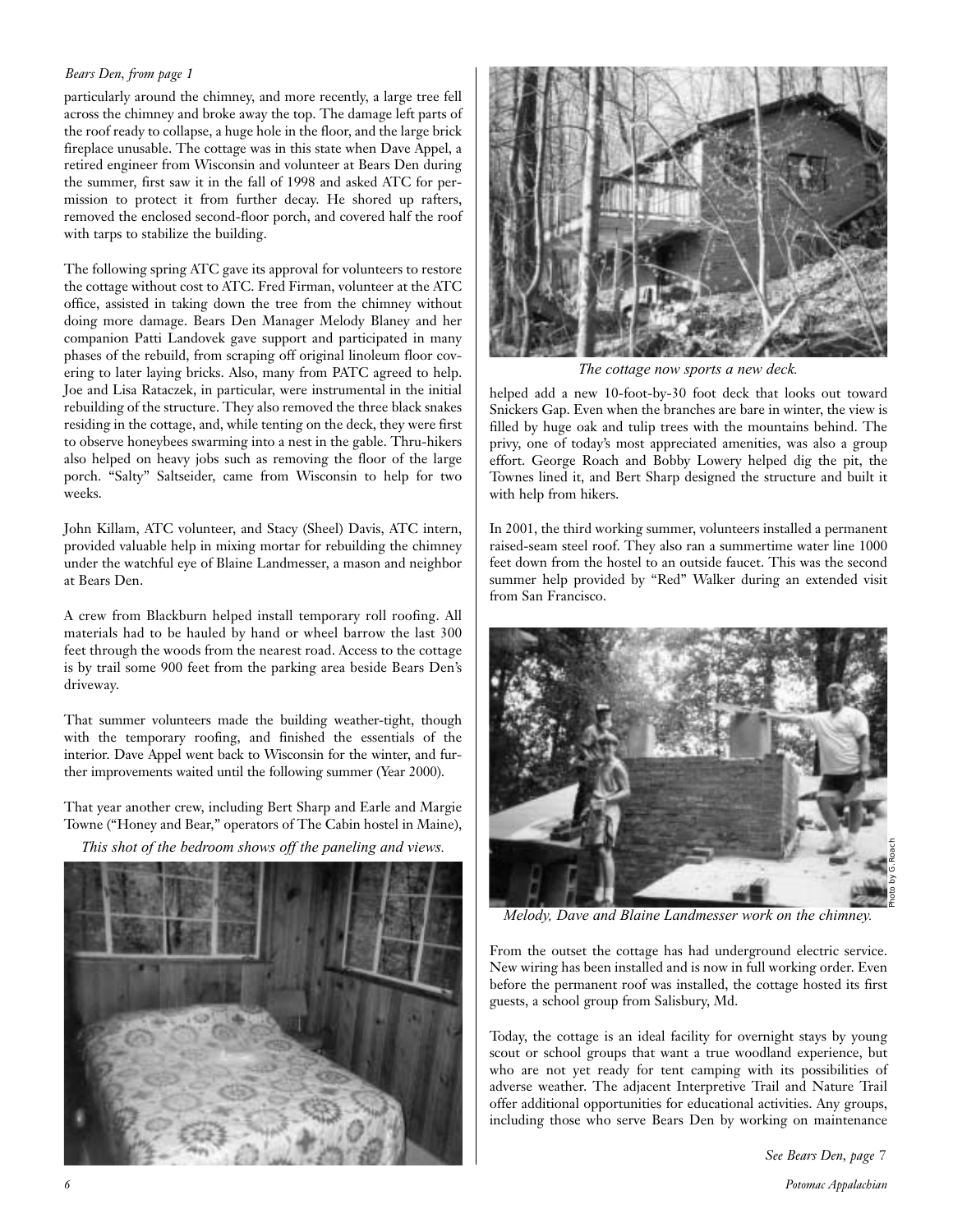# **15th Annual SNP North District Overseers Workshop Sept. 14 & 15, Pinnacles Research Station**

PATC and the Trails Staff of SNP will once again host this annual workshop, designed to teach new trail Overseers the basic skills of trail maintenance and repair, and to give experienced Overseers the opportunity to pick up a few more tricks by working with park personnel on major projects. We will be moving our base of operations this year to the Pinnacles Research Station in the Central District of the park (near Thornton Gap).

The workshop will begin Saturday morning and end on Sunday after lunch. All meals will be provided for the \$20 registration fee (Saturday dinner, Sunday breakfast, and lunches for both days). Camping facilities are provided at the Research Station with a large clearing for tent camping. You may arrive Friday evening or Saturday morning. Instruction will be provided by SNP trail professionals and PATC Crew Leaders. The sessions typically include basic skills of trail maintenance, rock work, wilderness trail skills, and advanced projects. Power tools may be discussed if there is an interest but chainsaw instruction will not be provided at this workshop.

Please make reservations early as the workshop is limited to 25 participants and we always fill up early. Contact George Walters at 410/426-2724 or gjwalters@starpower.net for registration materials. ❏

### *Bears Den, from page 6*

and repair activities, continue to be offered accommodations at the cottage as well.

The cottage is on a substantial slope, so the main floor at ground level on the uphill side is at second-floor level on the downhill side, where the deck was built. An inside stairway leads to a vestibule at the lower level and to undeveloped space beneath the deck. The 600 square-foot main floor has a large all-purpose room and a small bedroom with one conventional double bed. In addition, sleeping bags can be laid on a wide sleeping bench having mattresses enough for two; and a loft has space for three on mattresses. Groups often just spread out their camp mattresses on the floor or – in good weather – the best place of all, on the deck.

The main room has a ceiling fan and a cast-iron fireplace insert to facilitate heating in cool weather. A propane cooking stove as well as a small wood cooking stove are provided, as are dishes, silverware and cookware sufficient for a group of six. Modern kitchen accessories include a microwave, electric griddle and coffee maker.

Further information about use of the cottage can be obtained by calling the hostel manager, Loretta Johnson, at 540/554-8708 or contacting Bears Den at bearden@crosslink.net. ❏

> *— Karen Harvey Bears Den Volunteer*

# Potomac Appalachian Trail Club **Trail Patrol** Presents

**BACKPACKING 202**

How to Enjoy the Backcountry Under Challenging Conditions – A Course for

Intermediate & Advanced Backpackers The course teaches the needed skills for planning and executing an early winter backpacking trip. The classes cover equipment selection and use, route planning, food planning, safety, comfort and Leave No Trace principles. A weekend trip accompanied by experienced instructors gives you the opportunity to try out your new skills.

Classroom Instruction: October 16 (Wed.), 21 (Mon.), and 30 (Wed.), 2002. 7:30-9:30 p.m. PATC Headquarters, 118 Park Street, SE, Vienna, Virginia

Weekend Outing: November 9-11, 2002 (Veteran's Day weekend)

Fee: \$40.00 for PATC Members; \$55.00 for non-members

Pre-registration is required.To receive a registration form and for all other information, please call or e-mail: John Browne 703/425-5645; jbrowne11@cox.net ❏

# **PATC Trail Patrol Presents Hike Leadership Training September 14 and 15, 2002**

The Trail Patrol is hosting a Hike Leadership Training course on September 14 and 15, at Prince William Forest Park. The two day course uses classroom and hands-on instruction to teach participants the essential skills for leading safe, enjoyable hikes with minimal environmental impact.

The topics to be covered include: Medical Emergencies, Planning, Personal Equipment, Leave No Trace, Leadership Skills, Standard Procedures, Emergency Procedures, and Navigation and Map Reading.

For more information contact Ben Fernandez at 703/327-9788 or go to our website: trailpatrol.patc.net ❏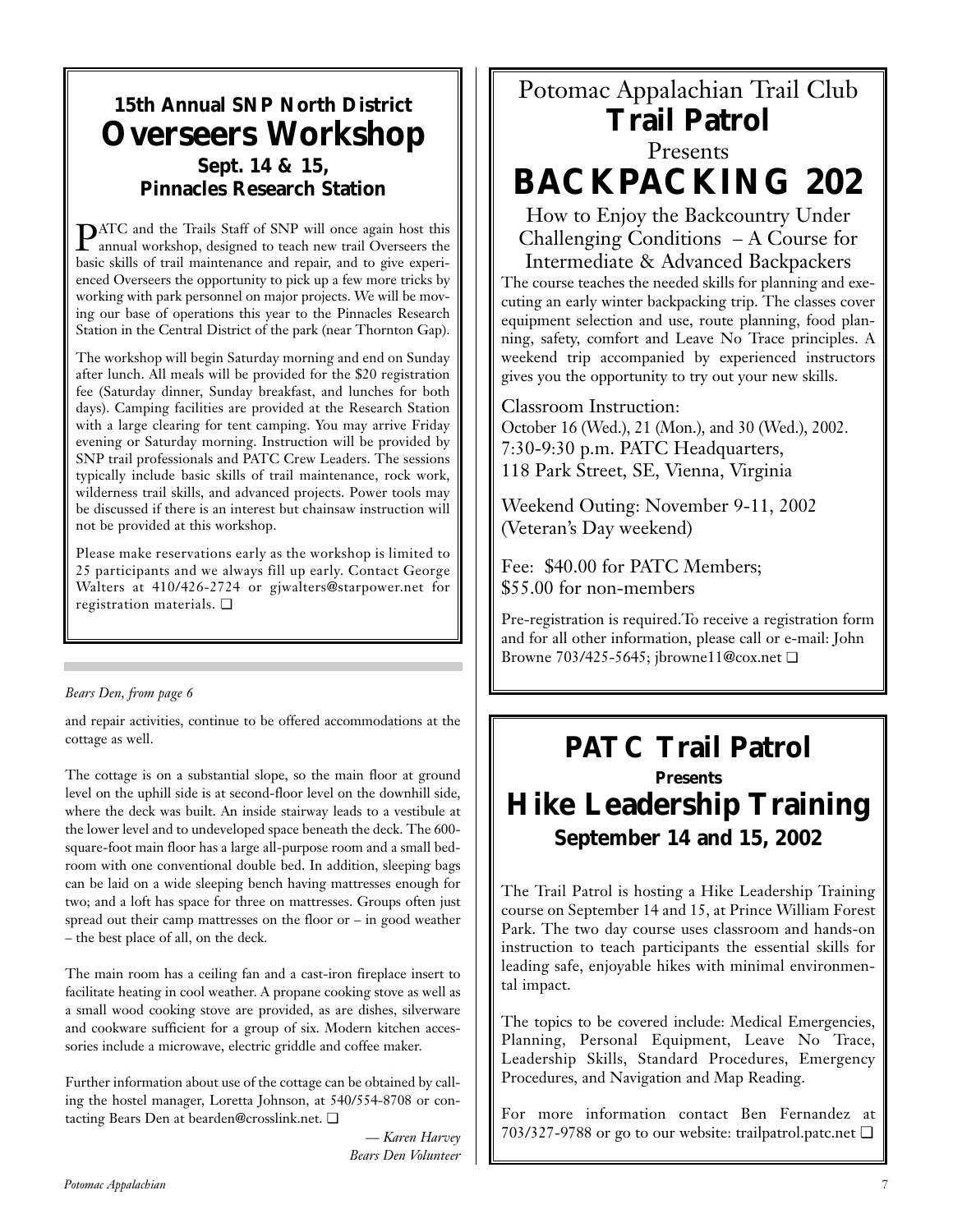# **Bob Pickett's Appalachian Nature: Shrews and Moles**

Earlier this season as I was hiking, I heard a small commotion among the rocks and found three shrews in a line, nose to tail, racing over the ground and under a large rock. As I stopped to watch, I found about six shrews racing over, around, and under the rock. Over the next 10 minutes I watched these high-strung mammals as they raced about in apparent play, unaffected by my close proximity.

Shrews and moles make up our native Order Insectivora. We have nine species of shrews and three species of moles in our Appalachian region. Shrews, more primitive than rodents, have a smaller brain, and, like reptiles, many species, including the northern short-tailed and the least shrew, have the genital, intestinal, and urinary tracts merge into a single opening called a cloaca. In fact, it's generally assumed that the shrews are the most primitive mammals alive today,  $\lambda$ with their predecessors dating back to approximately 50 million years ago.

This "caravaning" habit I observed among the shrews is associated with the masked shrew, perhaps the most common of the shrews. These long-tailed shrews of the genus Sorex are the smallest of the shrews and include the world's second smallest mam-

mal in the world: the pygmy shrew. Its size averages just two inches (head and body) and weighs two grams, or somewhat less than a dime.

The northern water shrew is known to run across the surface of water (documented as much as five feet), its body supported by the water surface tension and trapped air bubbles in the stiff hairs of its feet, thus the vernacular "waterwalkers."

Like whales and bats, water shrews, wandering shrews, and masked shrews utilize high-frequency ultrasonic sounds for hunting, orientation, protection, and communication. The northern short-tailed shrew has poisonous neurotoxic saliva. The poison is both a neurotoxin and hemotoxin, much like a pit viper that can kill a mouse. It does not inject the poison, rather, as it chews, the toxins are soaked into the wound. Shrews are very aggressive and usually solitary, only meeting to mate. They are very nervous, known to die from fright from loud noises, even from thunder. Additionally, most species are known to exhibit post-partum estrus (females coming into heat right after giving birth).

These primitive mammals essentially do everything extremely fast. With life spans of normally a year or less, a whole "lifetime" must

> be condensed into basically one season. For example, shrews have extremely high energy/metabolic rates. Under stress, heart rates have been recorded as high as 1,200 beats per minute. Captive short-tailed shrews have recorded heart rates of 750 at rest with a respiration of 168 breaths per minute.

> > To maintain their metabolic needs, shrews need to Weat their approximate weight every day. Their high metabolic rates require frequent periods of feeding and short intervals between feedings. To aid in this metabolic need,

some species in the Sorex genus are coprophitic (they eat their feces). With such a high metabolism and high surface area ratio, they are unable to hibernate; they would burn up too many calories and lose too much heat through their skin. To survive cold periods, they must simply turn up the metabolism and burn more energy, a costly requirement. Not able to hibernate, their life cycle is simply a matter of eating and reproducing before death finds them.

For more information on shrews or any other of our local mammals, see Bob Pickett's Appalachian Mammals, at www.bobpickett.org. ❏ *— Robert Pickett*

# **Cell Tower Proposal May Threaten AT View, Meeting Aug. 15**

The Maryland state government is proposing<br>
a 195' tower to be constructed on its holdings on the summit of Lambs Knoll, within 500' of the Appalachian Trail.

The tower would be about 100 feet taller than the pre-existing state tower, which dates to 1939. The state has no plan to dismantle the old tower.

The Maryland state government is proposing this tower as it will ease communications between various agencies in western and central Maryland.

In addition to the current state-owned tower, there are three other towers currently on the summit of Lambs Knoll, but those are between 50 and 120 feet tall. The proposed structure would have a much greater visual impact as one views South Mountain from other locations on and off the ridgeline.

The Harpers Ferry Conservancy, a land management group which is trying to protect the scenic landscape of the area, is staunchly opposed to the structure.

The impact to the AT and its nearby overlooks is still under study. As this proposal is occurring over the summer, it is impossible to assess the impact the proposed tower will have on wintertime "leaf off" hiking.

There will be a meeting at the Greenbrier Park Visitor's Center in Boonsboro, Md. at 6:30 p.m. on August 15. For more information, please call DNR Ranger Tammy McCorkle at 301/791-4767. ❏

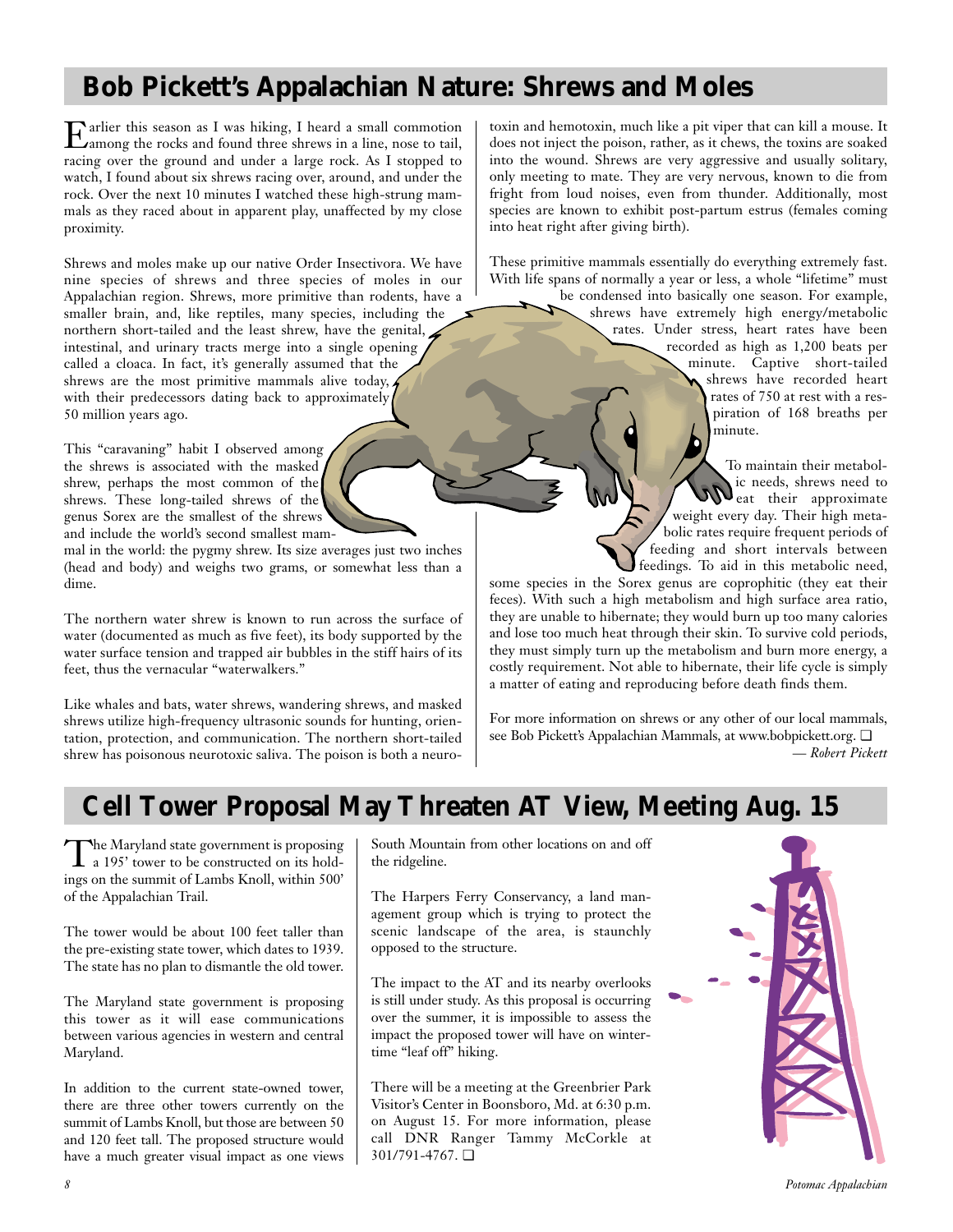# **The Massarock Crew Wants You to 'Use It!'**

 $M_{\odot}$  That will four weeks of labor each year for 13 years get you? For the Massarock Crew, the 52 weeks of labor produced 32 miles of new trail and the completion of a 71-mile loop, the Massanutten Trail. The trail follows the ridgeline of Massanutten Mountain as it splits around Fort Valley. It offers beautiful views of the north and south forks of the Shenandoah River, Page Valley to the east, Shenandoah Valley to the west and, of course, Fort Valley in the middle.



*Kennedy Peak*

The trail also follows an historic path. The first road into Fort Valley was built at the direction of General George Washington so the Continental Army could retreat there for a winter encampment if the Revolution was going badly. Elizabeth Furnace, which is now a camping and recreation area, started as an iron furnace in the 1830s. Signal Knob was used as a lookout point during the Civil War. And Camp Roosevelt was the first Civilian Conservation Corps (CCC) camp built during the 1930s; in fact, many sections of the Massanutten Trail were built by the CCC.

On June 22, 2002, the Massanutten Trail was officially dedicated and opened at ceremonies held on the trail near Crisman Hollow Road. The day began with a 6.4-mile hike across Kerns Mountain, the last



*The Massarock Crew carves a log to commemorate their many hours of work .*

section of the trail completed. The hike included many members of the 2000 Massarock Crew whose initials were carved into a log by Jay Collett of the Forest Service.

Harold "Hildy" Hildebrand, at age 75, completed the hike in fine style and shared stories from his 1,200 hours of Massarock Crew experience.

The dedication ceremony which followed that afternoon highlighted the longterm cooperation between the Forest Service and PATC. Mike Sutherland, District Manager for Massanutten North, spoke



Photos by Mike Sutherland

*'Hildy' Hildebrand shared many stories from his 1,200 volunteer hours as part of the Massarock Crew.*

on behalf of PATC. Forest Service speakers included Jim Miller, National Trails Coordinator, Ted Coffman, Recreation Staff Officer from Roanoke; Don Sawyer, Land Use Manager from the Lee District; and Bill Kruska, Lee District (ret.).



*The ribbon-cutting ceremony marks the beginning of a new trail in the PATC system.*

Every speaker searched for words of praise and thanks for the Massarock Crew members who returned year after year to make their dream a reality and, in the process, created an extraordinary resource for hikers, backpackers, trail runners, and other outdoor enthusiasts of the metro area.

So, how do we thank our volunteers? This year's Massarock Crew included returnees who traveled from Illinois, Indiana, West Virginia, North Carolina, and South Carolina as well as from Virginia and Maryland; how do we thank them for putting up over 110 trail signs at the roads and trail intersections around the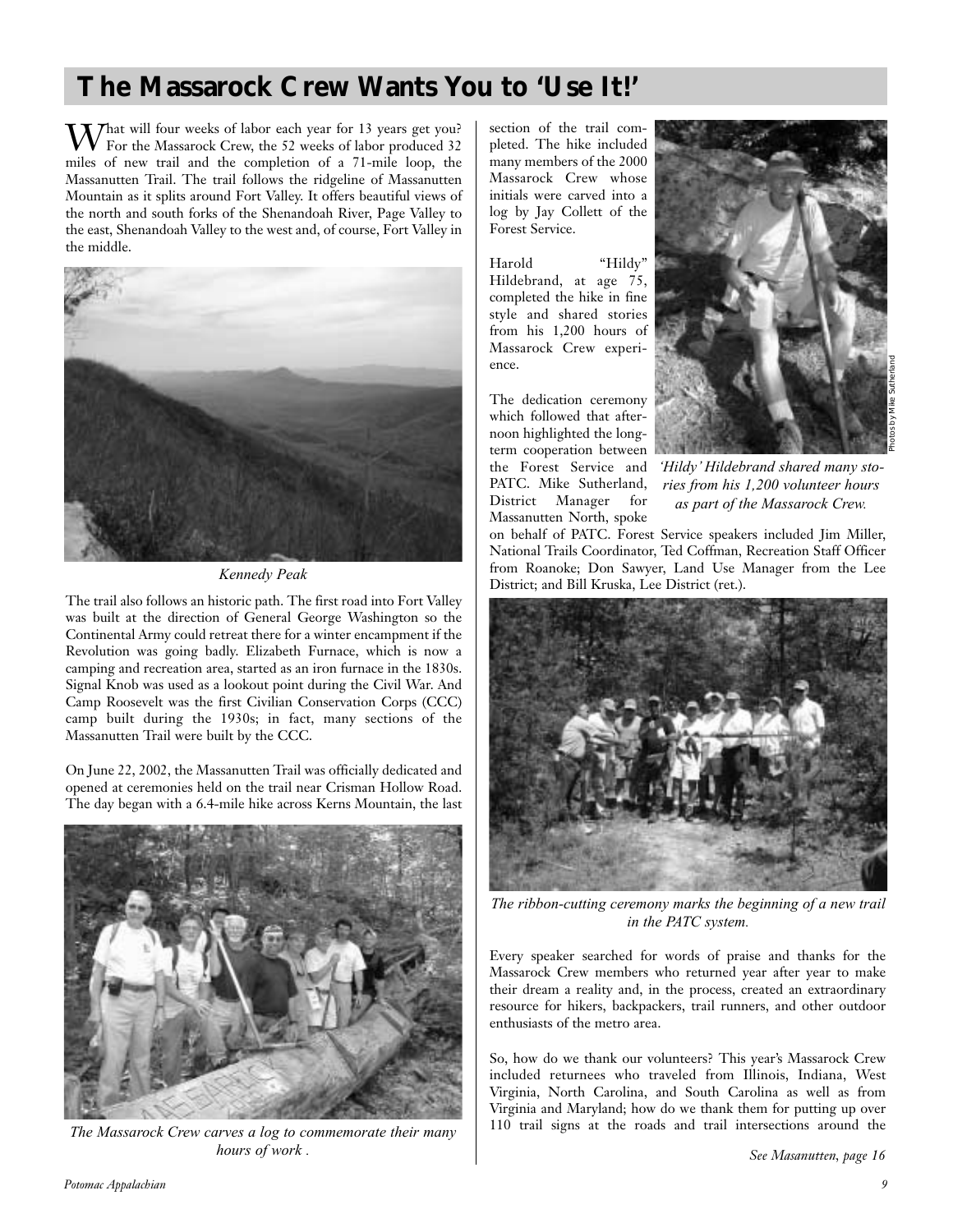#### Charlottesville Chapter

The Charlottesville Chapter hikes every Saturday, summer, winter and in between. Hikes are usually 8 to 10 miles. We usually maintain trails on the last Saturday of the month. Meet at Sprint parking lot, 2307 Hydraulic Road at 9 a.m. with food and water for the day. The majority of hikes are in the southern and central districts of Shenandoah National Park, with some in the north district and in George Washington National Forest. Our Chapter hikes are posted at www.patc.net/chapters/char/hikes.html. INFO: Jere Bidwell 434/295-2143 or John Shannon 434/293-2953.

#### North Chapter

The North Chapter of PATC conducts monthly trail work trips on the Maryland and Pennsylvania sections of the Appalachian Trail (AT) and on the Pennsylvania sections of the Tuscarora Trail. We also lead hikes on these and other trails. Maryland AT work trips are generally held on the first and third Saturdays - contact Mark Mitchell (mdtrail@yahoo.com) 301/461-7048 for information. Pennsylvania work trips are generally held on the AT on the first Saturday and on the Tuscarora on the third Saturday - contact Charlie Irvin 301/447-2848 or Pete Brown (peter.brown4@worldnet.att.net) 410/343-1140. Pennsylvania AT work trips also include an optional Saturday night stay at the Gypsy Spring cabin. Dinner, breakfast, and camaraderie available. For information on upcoming hikes, contact Chris Firme (bncfirme@innernet.net) 717/765-4833. For general chapter information, contact chapter president Pete Brown or visit the North Chapter home page (www.patc.net/chapters/north/).

### KEY to Forecast Activities

All events are marked for easy identification. Late changes or cancellations are listed on the weekly information tape (703/242-0965), which is updated on Sunday evening for the following seven days. The Forecast can also be found on PATC's web site at www.patc.net.

- **A** Hiking Trips
- <u> $#$ </u> Backpacking Trips
- $\mathbf{\hat{x}}$ Trail Work Trips
- **i** Cabin/Shelter Work Trips
- Special Events
- $\blacksquare$  Meetings

*Note to all hike leaders:* Please ask nonmembers on your hike if they would like to join PATC, then get names and addresses so a Club volunteer can send them information packets. Thanks!

### **Chapters**

Northern Shenandoah Valley Chapter The Northern Shenandoah Valley Chapter sponsors hikes in national and state parks and forests in the Shenandoah Valley vicinity, open to the public, on a monthly basis except during the winter. Hikes are posted in the Forecast. Other activities are in the NSV Chapter Newsletter. For further information contact Gerry Boyd (gerryb@compuserve.com) 703/281-7216.

#### Southern Shenandoah Valley Chapter

See Forecast (or our link from PATC website) for work trips and hiking events sponsored by the Southern Shenandoah Valley Chapter. Hikers from the DC area should allow about 3 hours to get to our region. INFO: in Harrisonburg, call Alvin 540/434-6244 or Lynn 540/234-6273; in Waynesboro, call Michael 540/943-8695; in Staunton, call Doris 540/885-4526.

#### West Virginia Chapter

Chapter meeting at Highacre are on the second Wednesday of Feb., Apr., Jun., Aug., Oct., and Dec. See Forecast for upcoming activities. For information abou the chapter or to receive the newsletter, contact Judy Smoot 540/667-2036 or e-mail wvpatc@hotmail.com.

#### Ski Touring Section

The Ski Touring Section has served since 1974 to introduce Washington area residents to crosscountry skiing and to provide cross-country skiing opportunities to experienced skiers. The Section sponsors winter weekend ski trips for all levels of skiers to nearby mountains in Maryland, West Virginia and Pennsylvania, as well as periodic social events year round. INFO: Steve Brickel 301/946-2520 or sbrickel@erols.com.

#### Mountaineering Section

We're a diverse group of local Washington, DC area climbers. Young and old, male and female, crag rat, sport climber, and alpinist, active and armchair types – we all enjoy climbing in its many varieties. We also share common interest in promoting safe climbing, conserving the outdoors, developing new climbers' skills, representing the Washington area climbing community, and having fun! We provide instruction for those wanting to learn the basics – we're not a school, but we can get you started. We go climbing, either locally or further afield, nearly every weekend. In the winter we organize trips to the Ice Festivals in the Adirondacks and the White Mountains for beginning and advanced ice climbers. For further information contact Mack Muir 703/768-5724 (MackMuir@ edisaurus.com) .

#### PATC Midweek Hikes

PATC's Vigorous Group hikes 8-10 miles at a fast pace; and the Easy Hikers hike 5-8 miles on trails with little elevation change. See below for scheduled trips; check the weekly tape (703/242-0965) on Thursday or Friday for any changes or additions.

#### Other Clubs' Hikes

**Meetings**

Capital and Wanderbirds hike on Sundays, traveling by bus and leaving from downtown, with suburban stops as well. Center Club, Northern Virginia Hiking Club and Sierra Clubs hike on both Saturdays and Sundays using carpools, which often leave from a suburban Metro stop. Schedules are available at PATC Headquarters and are published in area newspapers on Fridays. The schedule of West Virginia Highland Conservancy outings in the Monongahela National Forest and surrounding areas is on their web site at www.wvhighlands.org.

### Meetings

Meetings are held at PATC HQ,118 Park Street, S.E.,Vienna,VA unless otherwise noted.

New Members (PATC) – First Wednesday 7:30 p.m. Curious about the Club? Want to learn more? The best way is to attend a new Members meeting (but you don't have to be new to qualify). Attend the meeting and find the mysteries of PATC revealed in full. Refreshments will be served.Directions to PATC: Take Rt. 23 into Vienna, Va. and turn east on Park St.(Rt.675) to 118 Park St.on your left. INFO: Liles Creighton 410/573-0067.

Mountaineering Section – Second Wednesday 8:00 p.m. Second Wednesday of every m on th. INFO: Mack Muir at 703/768-5724 or (MackMuir@edisaurus.com) or PATC's website:

(www.patc.net/chapters/mtn\_sect).

#### PATC Council – Second Tuesday

7:00 p.m.sharp.The PATC Council meets the second Tuesday of every month to conduct business of the Club. All members are welcome. INFO: Wilson Riley (wriley@aol.com) 703/242-0693 x11.

Shenandoah Mountain Rescue Group (New Members meeting) – Second Monday, 7:30 p.m. New members meeting. INFO: Martin Juenge (mjuenge@rpihq.com) 703/255-5034, then press #5.

Shenandoah Mountain Rescue Group (Business meeting) – Last Tuesday,7:30 p.m. INFO: Martin Juenge (mjuenge@rpihq.com) 703/255-5034, then press #5.

#### Trail Patrol – First Tuesday

7:30 p.m. Trail Patrol volunteers are PATC's goodwill trail ambassadors to the hiking public. They provide a visible, reassuring presence on the trails, educating the public on good hiking practices, minimum impact hiking and camping ethics. Patrol members are trained in land navigation, emergency procedures, radio communications and personal equipment. All patrol volunteers are also expected to become certified in a recognized basic first aid course. Some equipment and uniform items are provided upon completion of training. INFO: Kumait Jawdat 202/328-8137 or see PATC's website: (www.patc.net/volunteer/trailpatrol).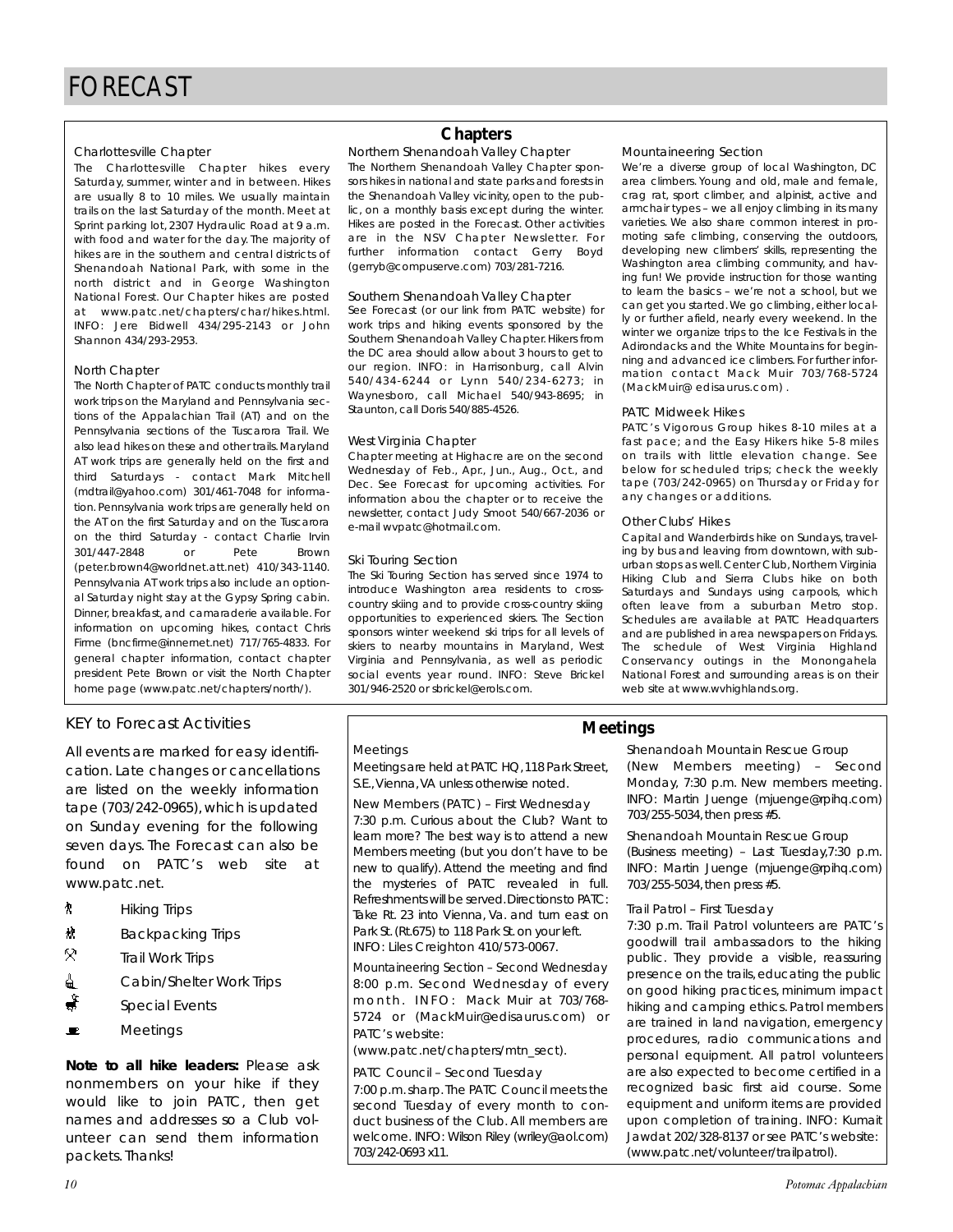# FORECAST

# August

#### 1 (Thursday)

#### DEADLINE - September *Potomac Appalachian* Headquarters, Vienna, VA

5:00 p.m.All items for the next issue of the newsletter must be submitted electronically, if possible, to headquarters, or by e-mail to PA@patc.net. Allow one week for postal service delivery. Please e-mail Forecast events to PA-Forecast@patc.net.

3 (Saturday)

` HIKE - PATC/K9 Trailblazers Hoffmanville, MD

Gunpowder Falls, Hemlock Gorge. Join us for a 7 mile hike at a moderate pace along the upper portion of Gunpowder Falls near Prettyboy Reservoir and through a section of the river called Hemlock Gorge. Enjoy the unique historic, cultural, and natural sites of the area. Highlights include a rest stop at River Valley Ranch, and a hike which will take us past the site of the dam which powered the Hoffman paper mill over 150 years ago, the Hoffman family cemetery, and through Hemlock Gorge, site of some of the oldest and largest hemlocks in Maryland. Includes some bushwhacking and a few scrambles. This is a joint hike with K9 Trailblazers, so well behaved dogs are welcome as long as you keep them on leash and scoop after them. Maps, chocolate, and dog biscuits provided at the trailhead. Bring your own lunch, snacks, and water for you and your dogs. Visit www.k9trailblazers.org for more details. INFO: Pat Fuhrer (psfuhrer@k9trailblazers.org) 301/482-2468 or Jeff Bolognese (jbolognese@k9trailblazers.org) 410/247-4434.

#### 3 (Saturday)

. TRAIL WORK TRIP - South Mountaineers Appalachian Trail, MD

Humiturefest, the anniversary date of the South Mountaineers, now 9 years old. Work on the AT in Maryland and celebrate another fine year of volunteer stewardship. INFO: Mark Mitchel (mdtrail@yahoo.com) 301/461-7048.

#### 3 (Saturday)

5 (Sataiddy)<br><sup>R</sup> TRAIL WORK TRIP - Yankee Clippers Trail Crew Appalachian Trail, PA

Work trip followed by Charlie's annual corn roast (reservations required). Meet at US 30 and PA 233 at the parking lot of Caledonia State Park. Departure 9:00 a.m. sharp. INFO: Charlie Irvin 301/447-2848 or Pete Brown (peter.brown4@worldnet.att.net) 410/343-1140.

#### 3 - 4 (Saturday - Sunday)

. TRAIL WORK TRIP - North District Fire Squad North District, Shenandoah National Park, VA Join the fire squad as we continue and hopefully complete the rehabilitation work on the north face of Hogback Mountain. We will be doing some side hill work as well as installing rock and locust fixtures. Overnight at Range View Cabin. The chef promises another great meal. Meet at Piney River maintenance area at 9:30 a.m. on Saturday. Bring lunch, gloves, water, etc. INFO: John McCrea (mccreajf@aol.com) 610/352-9287.

### 5, 10 - 11 (Monday, Saturday - Sunday)

CLASS - LNT Backpacking

PATC Headquarters, Vienna, VA

Leave No Trace Trainers Course will be held in a two-part series. The classroom instruction (introduction and planning) will be held Monday evening 7:00 - 9:30 p.m. The field experience will be a backpacking trip in the SNP. Instructors will be LNT Masters from the Trail Patrol.The goal will be to enhance LNT skills and ethics to model and teach others the principles and practices of LNT. Pre-registration required, space is limited. Fee: \$20. INFO: Anniell Miller (amill1@yahoo.com) 703/250-8113, before 10:30 p.m.

#### 6 (Tuesday)

` HIKE - Vigorous Hikers Shenandoah National Park, VA

Cedar Run, Hawksbill, Whiteoak Circuit in Central SNP. Climb up near the waterfalls of Cedar Run to the top of Shenandoah Park's highest peak. Travel a bit of the AT then descend Whiteoak Canyon for a total of about 14 miles and an elevation gain of 2700 feet. Maybe swim in a beautiful, secluded pool on Whiteoak. INFO: Cliff Noyes (cliff.noyes@juno.com) 703/451-5181, before 9:00 p.m.

#### 6 (Tuesday)

 $\blacksquare$  MEETING - Trail Patrol, 7:30 p.m.

#### 7 (Wednesday)

CLASS - Great Smoky Mountain National Park REI, Bailey's Crossroads, VA

7:30 p.m. Only a day's drive south are the highest peaks and largest back country east of the Rockies, the Great Smokies. From the history of early settlement at Cades Cove to the mysterious open tops of the "southern balds," the Smokies hold a tremendous eco-diversity. The greatest wildflower arrays in the East burst forth every spring, and the remnant old growth forests are awesome reminders of the forests that once ran unbroken from the Atlantic to the Mississippi. Join REI's resident explorer, Ed Neville, for an evenings ramble through this jewel of our National Parks system. Ed will discuss trails, gear, permits, access, and destinations, accompanied by his extraordinary photography. INFO: Mark Nelson (mnelson@rei.com) 703/379-9400.

#### 7 (Wednesday)

 $\overline{\mathbf{F}}$  MEETING - New Members (PATC), 7:30 p.m.

#### 10 (Saturday)

` HIKE - North Chapter

Appalachian Trail, PA

Appalachian Trail Hike I - Susquehanna River to PA 944. Moderate hike 14.6 miles in length. There are several good views of the Susquehanna River; plus, we will be stopping at the new Cove Mountain shelter. INFO: Christopher Firme (bncfirme@innernet.net) 717/794-2855, after 6:00 p.m.

#### 10 (Saturday)

...<br><sup>®</sup> TRAIL WORK TRIP - Massanutten Crew Massanutten, VA

Exercise,fresh air,and the camaraderie of your fellow hikers, it just doesn't get any better than this. Join us as we rebuild tread and waterbars on Massanutten Mountain. Work with us and take pride in the support you give to the trail commu-<br>nity. INFO: Mike Sutherland nity. INFO: Mike Sutherland (msutherland@cox.rr.com) 703/591-8330.

#### 10 (Saturday)

. TRAIL WORK TRIP - Rock Creek Park Washington, DC

8:15 a.m. to noon. Rock Creek Park is 1,700 acres of sprawling parkland in the nation's capital city where the PATC maintains 25 miles of foot trails. Meet at the Rock Creek Nature Center. Rain date August 24. INFO: Mark Anderson (mhacca@starpower.net) 202/462-7718 or Ranger Ken Ferebee 202/426-6834, ext. 31.

10 - 11 (Saturday - Sunday) CABIN WORK TRIP - Vining Tract Crew

### Lydia, VA

The Vining Tract crew meets once a month to work on cabin and land management projects on the beautiful Vining property. We are now building a small cabin using logs from an old barn, as well as projects at Conley and Wineberry cabins and around the property to keep everything in top shape. Come join us and raise a hammer, a paintbrush, or a log in the cause. Overnight at Conley and Wineberry. INFO: Larry Lang 703/631-9278 or Hugh Robinson 703/525-8726.

#### 10 - 11 (Saturday - Sunday)

. TRAIL WORK TRIP - Acme Treadway Company Shenandoah National Park, VA

Acme Treadway Board Meeting! Do you hunger for that personal mountain-top experience? Do you ache for outstanding views of the Page Valley and Massanutten Mountain? The Company announces another brand new effort – Project Pinnacles. We seek enterprising persons with arms and legs (brains optional) as we begin work on this section of the AT in Shenandoah National Park.Camp out overnight at a wonderful location. All who participate receive a crew T-shirt to commemorate their first trip. Please RSVP. INFO: Don White (whitedh@attbi.com) 804/795-2914.

10 - 11 (Saturday - Sunday)

. TRAIL WORK TRIP - Cadillac Crew Gore, VA

The Crew plans to repair and rework sections of the Tuscarora Trail near Shockey's Knob, west of Winchester. Plan on some hard trail work during the warmest time of year. Bring a lunch and water for Saturday noon.Community dinner on Saturday night. Overnight at Brill Cabin near Shockey's Knob. INFO: Fran Keenan (outdoorsnow@cox.rr.com) 703/938-3973 or Jon Rindt (jkrindt@erols.com) 540/635-6351.

#### 12 (Monday)

` HIKE- Family Hike

#### Burke, VA

Burke Lake Park. Stroller friendly 5-mile hike around the lake, with a playground stop near the end. After the hike we will ride the mini-train and carousel. Bring a picnic lunch and lots of water. Designed for the under 5 crowd, all ages welcome. INFO: Lauren Lang (LEvansAT94@aol.com) 703/631-9278, prefer e-mail.

12 (Monday)

 $\mathbf{E}$  MEETING - New Members (Shenandoah Mountain Rescue Group), 7:30 p.m.

13 (Tuesday)

` HIKE - Vigorous Hikers

Shenandoah National Park, VA

Robertson Mountain and Hughes River Circuit in Central SNP. Up Robertson, down Indian Run, up to AT, and descend mostly on Nicholson Hollow Trail for a total of 14 miles and 3300 feet elevation gain. There's a nice swimming hole on the Hughes River near the end of the hike. INFO: Cliff Noyes (cliff.noyes@juno.com) 703/451-5181, before 9:00 p.m.

13 (Tuesday)

 $\blacksquare$  MEETING - PATC Council, 7:00 p.m.

14 (Wednesday)

**E** MEETING - Mountaineering Section, 8:00 p.m.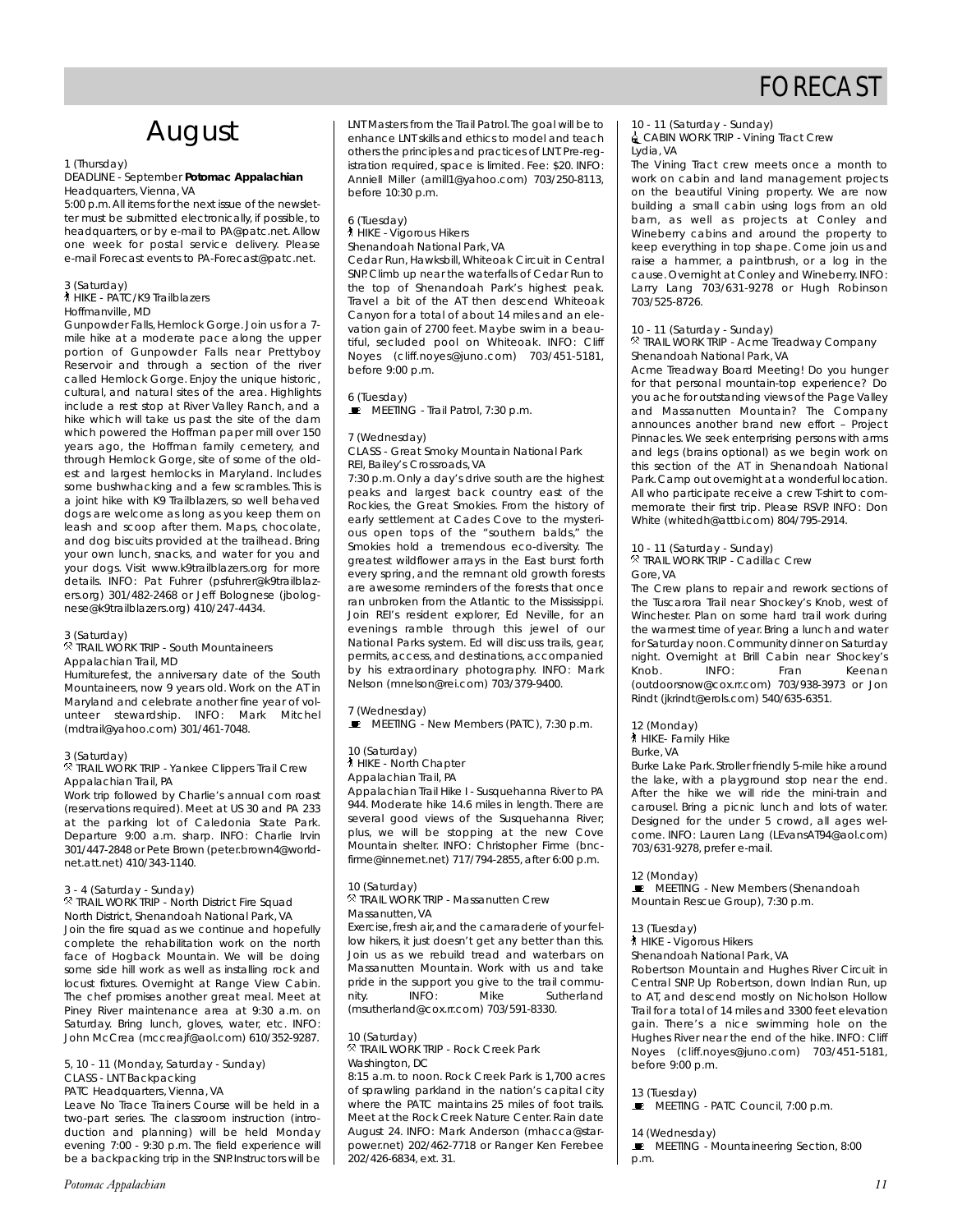# FORECAST

#### 17 (Saturday)

` HIKE - Massanutten Mountain Series Shenandoah, VA

The seventh hike will be 17.9 miles with a 16.6 mile option on the Fridley Gap, Boone Run, Second Mountain, and Massanutten Peak Trails.The elevation gain is 5100 feet. Contact leaders for requirements and details. PATC Map H. INFO: Jack Thorsen (thorsen4@Juno.com) 703/339-6716 or William Needham 410/884-9127.

#### 17 (Saturday)

` HIKE - Meet the Trail Patrol Prince William Forest Park, VA

Learn more about the Trail Patrol's activities and join us for a 7-mile hike through the winding trails of the Prince William Forest Park. We will enjoy some beautiful and secluded trails as we loop through rolling terrain and lush woods. The pace will be slow to moderate and group size is limited to 10. INFO: Ben Fernandez (bmfernandez99@earthlink.net) 703/327-9788.

#### 17 (Saturday)

. Tr. (Satarday)<br><sup>R</sup> TRAIL WORK TRIP - Stonewall Brigade Shenandoah County, VA

Great North Mountain on the VA/WV state line. Join the Stonewall Brigade at Wolf Gap Recreation Area at 9:00 a.m. to get tools then work on a trail in the nearby area. This popular venue offers fine panoramic views of Trout Run Valley from the mountain crest. We will decide that morning just what the worksite will be; either continue the relocation on Tibbet Knob Trail or clean waterbars near the campground. RSVP by Wednesday evening if you plan to attend. Bring lunch, work gloves, water, seasonal clothing, and hiking shoes. INFO: Hop Long (mgrgnmd@hotmail.com) 301/942-6177.

#### 17(Saturday)

...<br><sup>®</sup> TRAIL WORK TRIP - Yankee Clippers Trail Crew Tuscarora Trail, PA

Call for meeting place and other details. INFO: Charlie Irvin 301/447-2848.

#### 17 - 18 (Saturday - Sunday)

. TRAIL WORK TRIP - North District Hoodlums North District, Shenandoah National Park, VA Jamacian Work Trip! Hey Mon, I heard de best jerk chicken north of Kingston can be found right here in SNP, along with other culinary delights from the Caribbean! Trailwork, flambe plaintains, reggae and a good time? Nooooo problem, mon! The Hoodlums Trail Crew works on the AT in the North District of SNP. We focus on treadwork, major trail projects, rock steps, log waterbars, and similar activities by day; but after a good day's work, the crew enjoys the fruits of their labor via the theme meal and festivities at a facility within the park. No trail work experience is necessary and newcomers are always welcome. Visit our website at http://www.patc.net/volunteer/trails/hoodlums/h oodlums.html for more information. Come for the day, stay for the evening meal, camp out overnight in SNP, lots of options.We generally meet at the worksite or at Piney River Ranger Station,MP 22 on Skyline Drive, at 10:00 a.m. on Saturday morning. Please RSVP by mid-week prior. INFO:<br>George Walters (giwalters@starpower.net) Walters (gjwalters@starpower.net) 410/426-2724.

19 (Monday) ` HIKE- Family Hike Fairfax Station, VA

Fountainhead Regional Park, southern end of Bull Run Occoquan Trail. Join us for a shaded out and back hike along the Bull Run Occoquan Trail.We'll hike about 3 miles, then play mini-golf on their shaded course. Bring lunch and lots of water. INFO: Lauren Lang (LEvansAT94@aol.com) 703/631-9278, prefer e-mail.

#### 20 (Tuesday)

**A** HIKE- Vigorous Hikers

Shenandoah National Park, VA Climb Browntown Trail to AT then north to geology at Compton Peak and on to descend Lands Run Gap Road. 14 miles and 2700 feet. INFO: Chris Nolen (chrishiker@erols.com) 301/469-8931, before 9:30 p.m.

#### 23 - 25 (Friday - Sunday) *N* BACKPACKING TRIP - Family Hikers Dolly Sods, WV

We will hike about 3 miles in and set up a base camp along Red Creek on Friday. On Saturday we will day hike, and Sunday we'll hike out to the cars. Each family will be responsible for their own gear and meals. Designed for families with young children, all ages welcome. INFO: Lauren Lang (LEvansAT94@aol.com) 703/631-9278, prefer e-mail.

#### 24 (Saturday)

` HIKE - Trail Patrol Natural History Hike Central District, Shenandoah National Park, VA This is a special hike for the Trail Patrol designed to provide basic information on the cultural and natural history of the National Park. Led by Bob Pickett, this hike will take us for an eight-mile hike into the "Free State Hollow" of Aaron Nicholson and the many residents that called the Hughes River Hollow their home before it was taken for the Park. Learn about the Park's history, bears, snakes, and ask those questions that you've always wondered about. INFO: Bob Pickett 301/681-1511, or contact your trail patrol coordinator.

#### 24 - 25 (Saturday - Sunday)

2. The Containary Formary,<br><sup>2</sup> TRAIL WORK TRIP - Blue and White Crew Central District, Shenandoah National Park, VA Beat the August heat at balmy Camp Blue and White, high atop the Blue Ridge.The crew will tackle a project on one of the Central District trails, returning to the Pinnacles Research Station in time to challenge June's record for glass recyclables. Dinner and breakfast are pot-luck.INFO: Kerry Snow (kerrysnow@telocity.com) 301/570-0596.



*Master Stonemason Steve Pebley constructing a new fire ring at Brill Cabin.*

# 25 (Sunday) ` HIKE - Natural History Hike

Shenandoah National Park, VA

Join Bob Pickett on a wet hike through the Hazel Mountain area on an approximately eight-mile hike. There are multiple stream crossings throughout this area, so this is the time to do this circuit hike. If we're lucky, we'll find the rare monkshood in bloom. If we're really lucky, as we hike near a rattlesnake den, we may find some newborns, which are being birthed at the nearby rookeries this time of the year. Please RSVP. INFO: Bob Pickett 301/681-1511.

#### 26 (Monday)

` HIKE- Family Hike

Springfield, VA

Three mile hike along Pohick Creek beginning at the Hidden Pond Nature Center. The trail is a little rugged and muddy. Not much elevation gain or loss. Jogging stroller passable (barely). After the hike, we will picnic near the pond and enjoy their great playground. Designed for the under 5 crowd, all ages welcome. INFO: Lauren Lang (LEvansAT94@aol.com) 703/631-9278, prefer e-mail.

#### 27 (Tuesday)

` HIKE- Vigorous Hikers

George Washington National Forest, VA Massanutten Jughandle. Climb to Buzzard Rock, south to Sherman Gap, wade Passage Creek,

return via Elizabeth Furnace and Shawl Gap. 12 miles and 2700 feet. INFO: Chris Nolen (chrishiker@erols.com) 301/469-8931, before 9:30 p.m.

27 (Tuesday)<br>■ MEETING - Shenandoah Mountain Rescue Group (Business meeting), 7:30 p.m.

#### 28 (Wednesday)

CLASS - Great End-of-Summer Escapes (REI) REI, Bailey's Crossroads, VA

7:30 p.m. Have the Dog Days got you down? Escape and join REI's Mark Nelson and Ed Neville for an evening of "full disclosure" of some of our favorite late summer destinations. From the Appalachian Plateau to the Eastern Shore and ocean beaches, we'll cover some great places for outdoor adventures from hiking to paddling, birding to photography. As usual, we'll feature some of Ed's great images. Gear up for your Labor Day escape. INFO: Mark Nelson (mnelson@rei.com) 703/379-9400.

# September

1 (Sunday)

#### DEADLINE - October *Potomac Appalachian* Headquarters, Vienna, VA

5:00 p.m.All items for the next issue of the newsletter must be submitted electronically, if possible, to headquarters, or by e-mail to PA@patc.net. Allow one week for postal service delivery. Please e-mail Forecast events to PA-Forecast@patc.net.

#### 3 (Tuesday)

 $\blacksquare$  MEETING - Trail Patrol, 7:30 p.m.

#### 4 (Wednesday)

` HIKE - Easy Hikers

Battery Kemble, Washington, DC

Back for another year, the Easy Hikers will hike a 4 to 5 mile circuit on the Battery Kemble and Glover Archbold trails and the C & O canal townath. Meet at 10:15 a.m. at Battery Kemble Park. Bring lunch and water. Directions: From MacArthur Blvd., turn NE (left if inbound, right if outbound)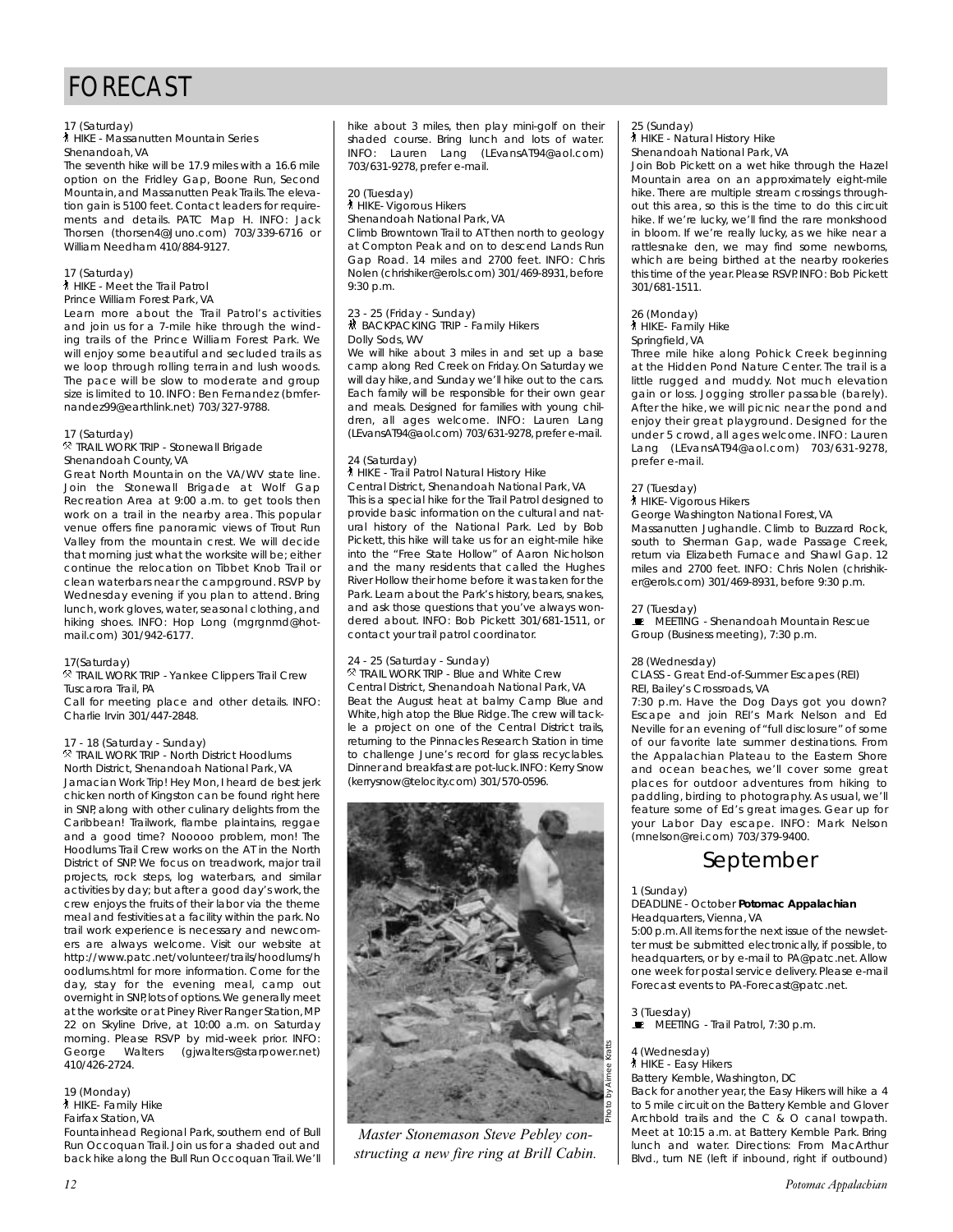

onto Chain Bridge Road. Go .05 mile to park entrance on right. Follow road to parking area. INFO: Gary Abrecht (Gabrecht@AOL.com) 202/546-6089.

4 (Wednesday)

 $\overline{\mathbf{P}}$  MEETING - New Members (PATC), 7:30 p.m.

#### 7 (Saturday)

.<br><sup>R</sup> TRAIL WORK TRIP - Yankee Clippers Trail Crew Appalachian Trail, PA

Meet at US 30 and PA 233 at the parking lot of Caledonia State Park. Departure 9:00 a.m. sharp. INFO: Charlie Irvin 301/447-2848 or Pete Brown (peter.brown4@worldnet.att.net) 410/343-1140.

7 - 8 (Saturday - Sunday)

CLASS - North District SNP Overseers Workshop Shenandoah National Park, VA Pinnacles Research Station. See article on page 7

in this issue for information. INFO: George Walters (gjwalters@starpower.net) 410/426-2724.

9 (Monday)

 $\overline{\mathbf{E}}$  MEETING - New Members (Shenandoah Mountain Rescue Group), 7:30 p.m.

10 (Tuesday)<br>■ MEETING - PATC Council, 7:00 p.m.

11 (Wednesday)

 $\mathbb E$  MEETING - Mountaineering Section, 8:00 p.m.

11 (Wednesday)

` HIKE - Easy Hikers

Burke Lake Park, VA

Five easy miles counterclockwise around Burke Lake. Meet at 10:15 a.m. From the Beltway, exit West onto Braddock Road. At your leisure, move into the left-hand lane (excluding left turn lanes) and stay in this lane. In 1.9 miles from the Beltway, the lane you are in becomes one of a pair of leftturn lanes onto Burke Lake Road (RT 645). Stay with it and make the turn. (Don't worry about the misleading sign before the preceding left.) Go 4.9 miles, then Left onto Ox Road (RT 123). In 0.5 miles (passing the Golf Center), left into Burke Lake Park. Follow signs to the marina. Bring lunch and water. INFO: Sue King 703/356-6659.

#### 14 (Saturday)

` HIKE - North Chapter

Appalachian Trail, PA

Appalachian Trail Hike II, Susquehanna River to Clarks Valley, PA (RT 325), 16.6 miles in length. Excellent views of the Susquehanna River and the valley below as we hike north on the trail. We will be stopping at the Peters Mountain Shelter. INFO: Christopher Firme (bncfirme@innernet.net) 717/794-2855, after 6:00 p.m.

#### 14 (Saturday)

. Treatatary,<br><sup>R</sup> TRAIL WORK TRIP - Annual Service Project (REI) Cascades, VA

Algonkian Regional Park. Create a new nature trail past wildlife wetlands to the Potomac River with REI and the Northern Virginia Regional Park Authority. We will be constructing the one-mile trail through lush forest along Sugarland Run and along forested edges of several wildlife ponds. Work will include clearing the corridor, minor trail construction and grading, blazing and signage, litter and debris collection, as well as other projects. No previous experience is necessary and families, youth, and children are especially encouraged to come lend a hand.All tools will be supplied.Volunteers must register and supply their t-shirt size. INFO: Mark Nelson (mnelson@rei.com) 703/379-9400.



14 (Saturday)

. Traid. ad.<br><sup>2</sup> TRAIL WORK TRIP - Rock Creek Park Washington, DC

8:15 a.m. to noon. The Rock Creek trail system passes through some of the oldest growth forest in the region and traverses an entire watershed. Meet at the Rock Creek Nature Center. Rain date September 28. INFO: Mark Anderson (mhacca@starpower.net) 202/462-7718 or Ranger Ken Ferebee 202/426-6834 ext. 31.

#### 14 (Saturday)

. TRAIL WORK TRIP - South Mountaineers Appalachian Trail, MD

Enjoy cooler air in the woods of western Maryland on this work event. The South Mountaineers' day events meet west of Frederick, MD at 9:00 a.m. INFO: Mark Mitchell (mdtrail@yahoo.com) 301/461-7048.

#### 14 - 15 (Saturday - Sunday)

**L** CABIN WORK TRIP - Vining Tract Crew Lydia, VA

The Vining Tract crew meets once a month to work on cabin and land management projects on the beautiful Vining property. We are now building a small cabin using logs from an old barn, as well as projects at Conley and Wineberry Cabins and around the property to keep everything in top shape. Come join us and raise a hammer, a paintbrush, or a log in the cause. Overnight at Conley and Wineberry. INFO: Larry Lang 703/631-9278 or Hugh Robinson 703/525-8726.

#### 14 - 15 (Saturday - Sunday)

CLASS - Hike Leadership Training Course Prince William Forest Park, VA

The Trail Patrol is hosting a Hike Leadership Training course at Prince William Forest Park. The two-day course uses classroom and hands-on instruction to teach participants the essential skills for leading safe, enjoyable hikes with minimal environmental impact. The topics to be covered include: medical emergencies, planning, personal equipment, Leave No Trace, leadership skills, standard procedures, emergency procedures, navigation, and map reading. Visit the Trail Patrol Web site at www.trailpatrol.patc.net. INFO: Ben Fernandez 703/327-9788.

#### 14 -15 (Saturday - Sunday) CLASS - Wilderness First Aid (WSC)

Alexandria, VA

A program of the Wilderness Safety Council, this eighteen-hour class includes classroom study, hands-on practice, and results in a two-year certification.The cost is \$140. Registration is limited to 25 people. More information and registration at: http://wfa.net. INFO: Christopher Tate 703/836- 8905.

### 14 - 15 (Saturday - Sunday)

. TRAIL WORK TRIP - Acme Treadway Company Rockfish Gap, VA

Acme Treadway Board Meeting. This Company is growing its business by leaps and bounds. Actually, we know no bounds. We invite you to combine your sweat with ours as we start work on Project Rockfish Gap. Overnight accommodations at Ivy Creek Hut. All who participate receive a crew T-shirt to commemorate their first trip.<br>Please RSVP. INFO: Don White Please RSVP. INFO: Don White (whitedh@attbi.com) 804/795-2914

### 14 - 15 (Saturday - Sunday)

... The contact of sandary<br><sup>®</sup> TRAIL WORK TRIP - Cadillac Crew Madison, VA

The Crew will continue building the Entry Run Trail on the Per Lee Tract with the ultimate goal to connect with the SNP trail system. We have some difficult tread to build down the ridge toward John's Rest Cabin. Bring water and a lunch for Saturday noon. Community dinner on Saturday night. Overnight at PATC's Rosser Lamb Cabin. INFO: Fran Keenan (outdoorsnow@cox.rr.com) 703/938-3973 or Jon Rindt (jkrindt@erols.com) 540/635-6351.

14 - 15 (Saturday - Sunday)

... The contact of sandary<br><sup>®</sup> TRAIL WORK TRIP - Cadillac Crew Madison, VA

The Crew will continue building the Entry Run Trail on the Per Lee Tract with the ultimate goal to connect with the SNP trail system. We have some difficult tread to build down the ridge toward John's Rest Cabin. Bring water and a lunch for Saturday noon. Community dinner on Saturday night. Overnight at PATC's Rosser Lamb Cabin. INFO: Fran Keenan (outdoorsnow@cox.rr.com) 703/938-3973 or Jon Rindt (jkrindt@erols.com) 540/635-6351.

18 (Wednesday)

` HIKE - Easy Hikers Wheaton Regional Park, MD

Enjoy about a 5 mile hike thruough Wheaton Regional Park and a visit to the fabulous greenhouse. From the beltway I-495 take Georgia Ave, North about 2 miles to a right on Shorefield (traffic light). Follow Shorefield to the park entrance and bear right to the parking area near the miniature train station. Bring lunch and water. INFO: John Giblin 301/585-5172.

#### 21 (Saturday)

2. Gataraay,<br><sup>®</sup> TRAIL WORK TRIP - South Mountaineers Appalachian Trail, MD

Bring water, lunch and gloves. Tools and training provided. Enjoy comradeship and the peace of the woods. Go home happy and tired, it's that simple. INFO: Mark Mitchell (mdtrail@yahoo.com) 301/461-7048.

#### 21 (Saturday)

21 (Sataraay)<br><sup>R</sup> TRAIL WORK TRIP - Stonewall Brigade Shenandoah County, VA

Great North Mountain on the VA/WV state line. Join the Stonewall Brigade at Wolf Gap Recreation Area at 9:00 a.m. to get tools then work on a trail in the nearby area. This popular venue offers fine panoramic views of Trout Run Valley from the mountain crest. Please RSVP by Wednesday evening if you plan to attend. Bring lunch, work gloves, water, seasonal clothing, and hiking shoes. INFO: Hop Long (mgrgnmd@hotmail.com) 301/942-6177.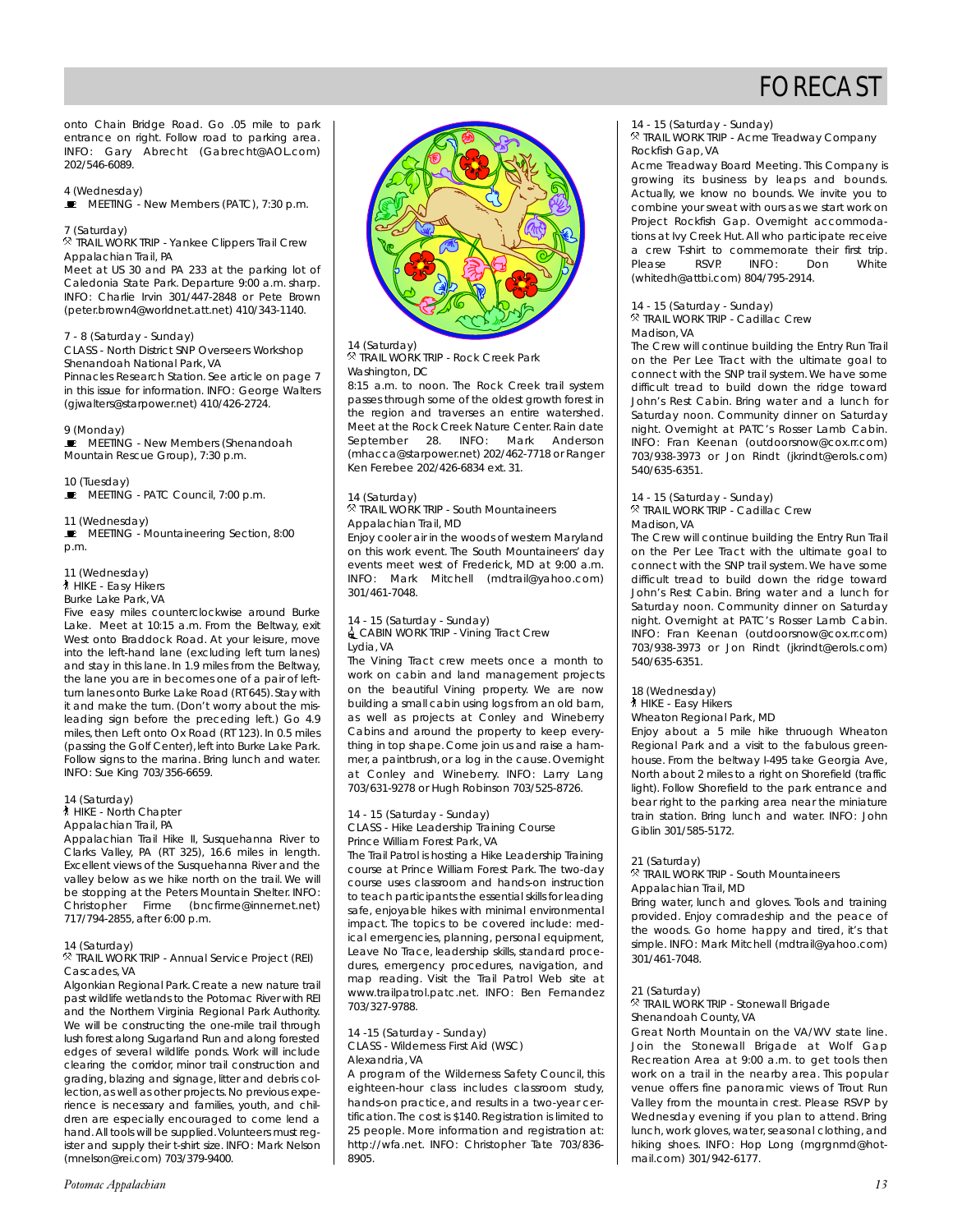# FORECAST

#### 21 (Saturday)

e. (satalday)<br><sup>R</sup> TRAIL WORK TRIP - Yankee Clippers Trail Crew Tuscarora Trail, PA Call for meeting place and other details. INFO: Charlie Irvin 301/447-2848.

#### 21 - 22 (Saturday - Sunday)

2. The locatal acty Tourlacy,<br><sup>2</sup> TRAIL WORK TRIP - Blue and White Crew Central District, Shenandoah National Park, VA The crew makes their last visit to the Pinnacles Research Station in 2002. The crew will tackle a project on the AT or one of the Central District side trails. Dinner and breakfast are pot-luck. INFO: Kerry Snow (kerrysnow@telocity.com) 301/570-0596.

24 (Tuesday) **E** MEETING - Shenandoah Mountain Rescue Group (Business meeting), 7:30 p.m.

#### 28 (Saturday)

` HIKE - In-Between Hikers

Rock Creek Park, Washington, DC Please join us for a closed circuit, 12 mile hike on the Valley and Western Ridge Trails in Rock Creek Park. We will visit Fort DeRussy (civil war fort), Jusserand Memorial, Rock Creek, and have lunch at Pierce Mill. Bring water and lunch. INFO: Don Titus (donaldtitus@earthlink.net) 301/652-6806 (home) or 301/688-0135 (office).

## 28 - 29 (Saturday - Sunday)

CLASS - Land Navigation (REI)

REI, Bailey's Crossroads, VA

Saturday 11:00 a.m.- 6:00 p.m.This comprehensive two-day course teaches all skills necessary to use map and compass in an integrated land navigation system. The first day is spent in intensive classroom exercises concentrating on map reading and interpretation, position plotting, compass fundamentals, declination, and azimuth. The second day (Sunday) is spent in Prince William Forest Park, primarily off-trail, engaging in practical navigation exercises of increasing complexity. The course fee is \$85 and includes workbook text, course materials, compass, map, grid reader, and lunch on Saturday. Registration required. INFO: Mark Nelson (mnelson@rei.com) 703/379-9400.

#### 28 - 29 (Saturday - Sunday)

. TRAIL WORK TRIP - Acme Treadway Company Vining Tract, Lydia, VA

End-of-Summer Holiday Picnic for all members of the Acme Treadway Company. If you have EVER participated in a trip conducted by the Company, you are eligible to participate in this Fest at Muttontop Cabin on the spectacular Vining Tract owned by PATC. Please RSVP. INFO: Don White (whitedh@attbi.com) 804/795-2914.

28 - 29 (Saturday - Sunday) . TRAIL WORK TRIP - Cadillac Crew

#### Gainesboro, VA

The Crew plans to repair and rework sections of the Tuscarora Trail near Shockey's Knob west of Winchester. Some hard work but hopefully the beginning of Fall will bring some pleasant weather. Bring a lunch and water for Saturday noon. Community dinner on Saturday night. Overnight at Brill Cabin at Shockey's Knob. INFO: Fran Keenan (outdoorsnow@cox.rr.com) 703/938-3973 or Jon Rindt (jkrindt@erols.com) 540/635-6351.❏

# The Trouble With Beer in the Cabin

The trouble with beer in the cabin is not in the fun that you're havin' for it's certainly true that a well-lagered brew will loosen the tongues that are waggin'

> The trouble with beer in the cabin is not in the load on your wagon You're fresh going in and due to some whim well, the load-out is less than the pack-in

> > The trouble with beer in the cabin is not in the laughter you're havin' Oh barley and malt sweet nectar assault caused never a hiker to sadden

> > > The trouble with beer in the cabin if it must be said, is a sad end for when evening is done and all yarns are spun and you climb into bed with merry a head into the top bunk Oh Quallofil sunk It's thirty degrees with ice on the trees and closing your eyes then comes the surprise

*—George Walters* Aha!... $t h_{e}$ <sub>troubl</sub>e with  $b_{e}$ <sub>in the cabin</sub>!

# **Tails from the Woods by George Walters**

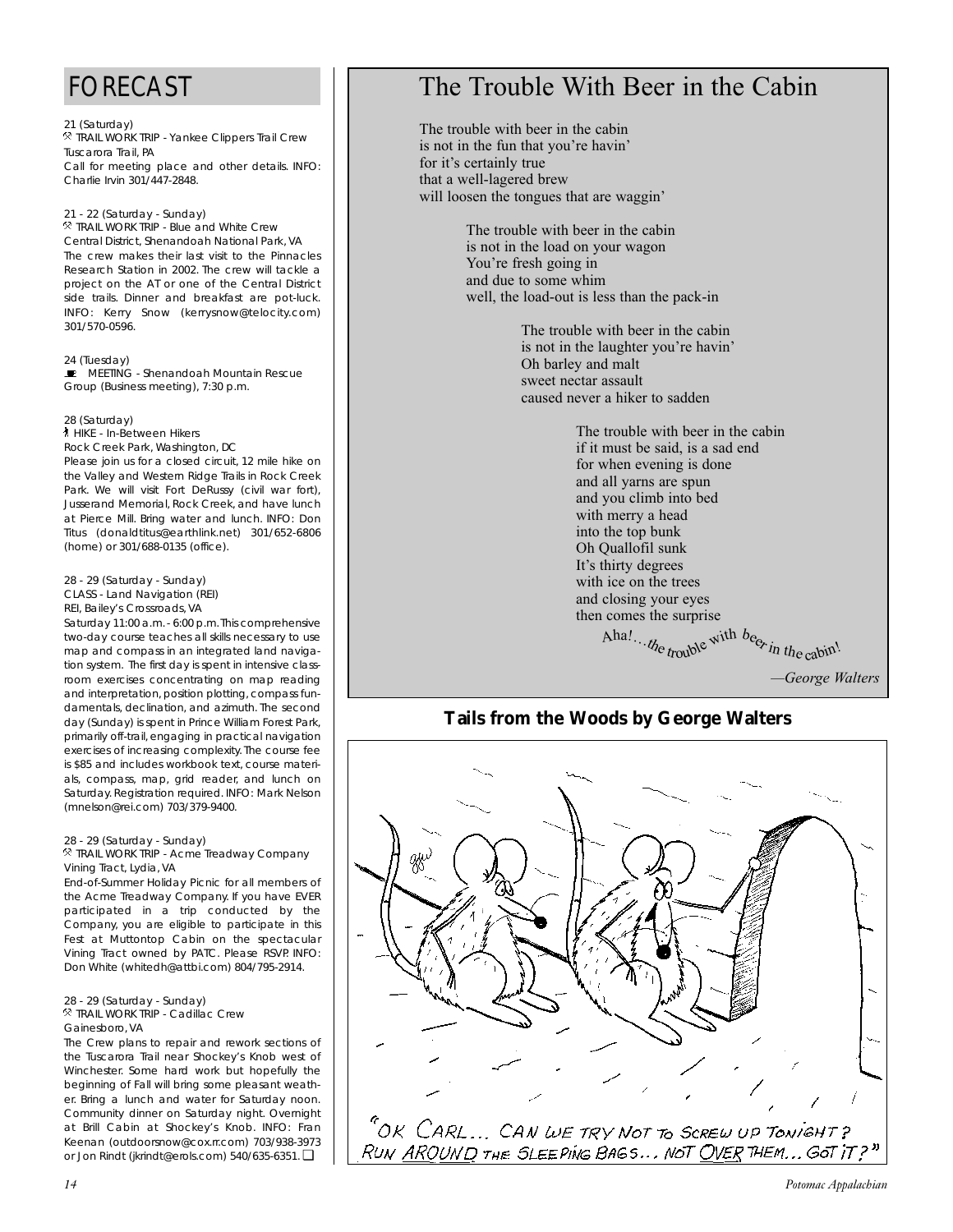# **Hike Leadership Training - The Art of Staying Found**

…. and Other Skills Learned at Trail Patrol's Hike Leadership Training Program

The group arrives at the trail junction and stops to drink some water and take a quick break. As the leader takes note of the hikers and their conditions, she realizes one of the hikers is not present. She counts again, the same result. Someone is missing. The sweep arrives and reports that he did not see the missing hiker as he brought up the rear of the group. Where did they lose him? Then Kumait Jawdat, one of the instructors for the Hike Leadership Training course, steps in and begins a discussion of what the leader should consider for the group in this situation. After a few minutes the "lost" hiker suddenly steps on to the trail and makes himself seen. He had been hiding off trail watching the whole time.

This was one of many activities conducted at the PATC Trail Patrol's Hike Leadership Training course on June 15 and 16 at Prince William Forest Park. The goal of the course was to provide information to people interested in leading safe and environmentally friendly hikes for the Club. Over the two-day course, participants received information from several Trail Patrol instructors on personal equipment, Leave No Trace ethics, emergency procedures, standard PATC procedures, map and compass, and possible medical issues encountered when leading a hike. The class was designed for all levels of experience, from novice hikers to experienced leaders.

On the first day, the medical portion of the training was taught by Keith Monosky, an EMT and an assistant professor in the



*Ben Fernandez, chair of Trail Patrol's Hike Leadership Training program, instructs future hike leaders at Prince William Forest Park's training facility.*

Emergency Health Services program at George Washington University. The purpose of this section was to provide basic information regarding typical medical problems a hike leader might encounter while leading a group, particularly in hot weather. The class covered the topics of dehydration, heat-related injuries such as heat exhaustion and heat stroke, orthopedic injuries, wounds, and basic skills regarding splinting. During each topic, Keith would explain in a straightforward manner as to what physical signs a leader might expect to observe on the trail. Many times he would present examples of these conditions from his own experiences. Keith expertly conveyed the seriousness of monitoring the group as well as how to manage one's own physical needs while hiking.



*Kumait Jawdat, instructor and Trail Patrol Leader, stops at a trail junction to explain the importance of keeping the group together.*

Kumait then covered the characteristics of an effective leader and how that leader manages a group. Next, Mark Hingston presented the standard procedures that each leader must complete in order to lead a hike for the PATC. Mark's presentation discussed the steps a leader must perform before, during, and at the end of hike, ranging from advertising in the *PA* to completing a trip report. Then I discussed

emergency procedures and stressed the importance of group safety.

The second day of training began with the personal equipment section, led by Karen Crawford, who facilitated a thorough discussion of the "10 Essentials" and the rationale for each essential piece of equipment. She went on to discuss the importance of wearing proper clothing in the backcountry. Gary Tobin then took the reigns and expertly explained map and compass basics. During his presentation, Gary taught how to read topographic maps and stressed the importance of a map study of the proposed route prior to a hike. Next, I discussed Leave No Trace ethics with the group, explaining that they as future leaders are also educators with regard to how we interact with the backcountry. Finally, wrapping up the training, Kumait and I led the group on a scenario-based hike in which each participant took a turn at being a leader and a sweep, facing the challenges that might occur during a hike.

The Trail Patrol is planning future trainings in September and November. Courses are conducted at Prince William Forest Park, which provides excellent facilities for classroom and hands-on training, as well as easy access to trails. For more information, e-mail me at bmfernandez99@earthlink.net or visit our Web site at: trailpatrol.patc.net. ❏

*— Ben Fernandez Trail Patrol Hike Leadership Training Chair*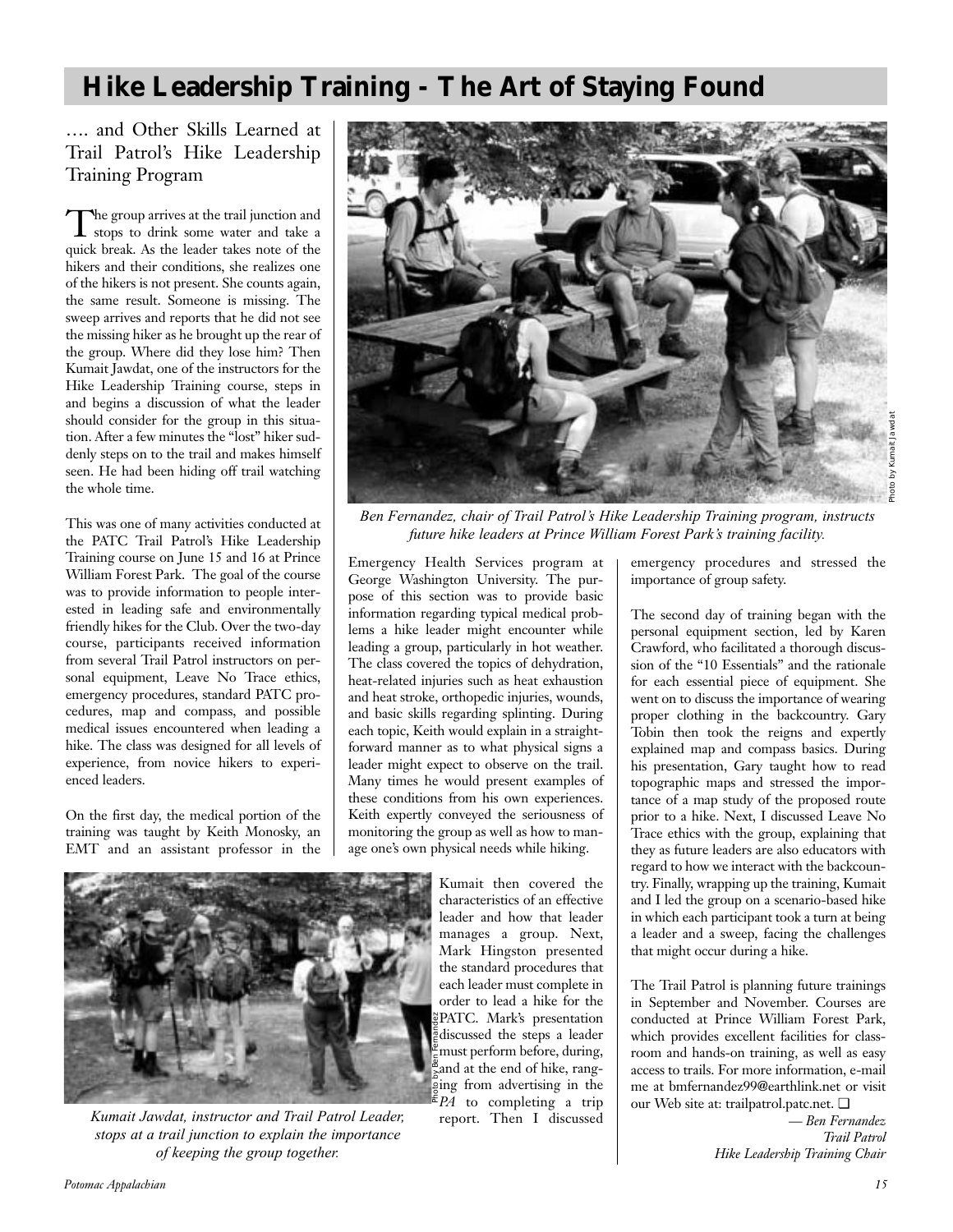# **Mike Karpie's Photo Tips: Available Light Photography - Part II**

The weather and time of day have considerable influence on<br>the quality of light in each scene. On an overcast day the light is very "flat," having less contrast than on a sunny day. The same quality of lighting exists before sunrise, just after sunset, and in complete shade. In these situations photography is easier because you do not have to deal with the harsh contrast that we talked about last month. This is an excellent time for photographing people because soft light is complementary to skin tones and your subject is less likely to squint. This is also excellent light for capturing scenes with soft textures like an understory of ferns or close-ups of flowers.

Color is another consideration when using available light. Our eyes adapt to different color qualities in our surroundings. When we walk into an office that is illuminated by fluorescent light, the color we "see" appears "normal." However, a photograph taken without flash in the same office will likely reveal green light. Of course it is unlikely that we will find fluorescent light in the wilderness but the principle demonstrated by this example is important to remember because our eyes also adapt to color casts in available outdoor light. A photograph taken just before sunset will often have a stronger yellowish cast than we remember because when the sun is low in the sky there is a stronger tendency toward yellow. Campfires and lanterns also emit yellow light. This can be a desirable effect, adding to the "warmth" of the scene. In shade or during dawn and dusk, however, the light tends to pick up a bluish cast. This becomes even more apparent in snow scenes.

Next month: Available Light Photography - Part III

Is there a topic you would like to see covered in this column? Email me at bkpkr@erols.com. I will try to respond to as many requests as possible. ❏

*— Michael Karpie*



# **Trail/Shelter Overseers – Appointed in June**

| Jack Turnbull              | Furnace Mountain Trail - Furnace Mt.<br>Summit to Madison Run FD                  |
|----------------------------|-----------------------------------------------------------------------------------|
| Larry Baldwin              | Rocky Mount Trail – Rocky Mt.<br>Summit 2 <sup>nd</sup> Junction of Gap Run Trail |
| Carol $\&$<br>Joe Stielper | Overall Run Trail                                                                 |
| Peter Harris               | Lower Piney Branch Trail                                                          |
| Robert Fina                | <b>Upper Piney Branch Trail</b>                                                   |
| Amanda Greene              | Lower Cedar Run Trail                                                             |
| Beth Ann Johnson           | $AT$ – Davenport Meadow to Pipeline                                               |
|                            |                                                                                   |

### *Massanutten, from page 9*

Massanutten Trail? How do we thank Bill Kruska and Don Sawyer of the Forest Service for having the vision to begin this project 13 years ago? How do we thank Ed Carter for returning every year since the Massarock Crew was formed or Charles Hillon for serving as Crew coordinator? I think they would all answer, "Use the trail! And care for it!"

### **Postscript:**

- The first circuit trail run was completed in April by Anstr Davidson and Chris Scott of the Happy Trails Running Club. Their circuit took 28 hours.
- The first backpacking circuit was completed in May by Jim and Joyce Maw.
- Look for the new PATC Map G which highlights the Massanutten Trail. ❏ *—Karen Harvey*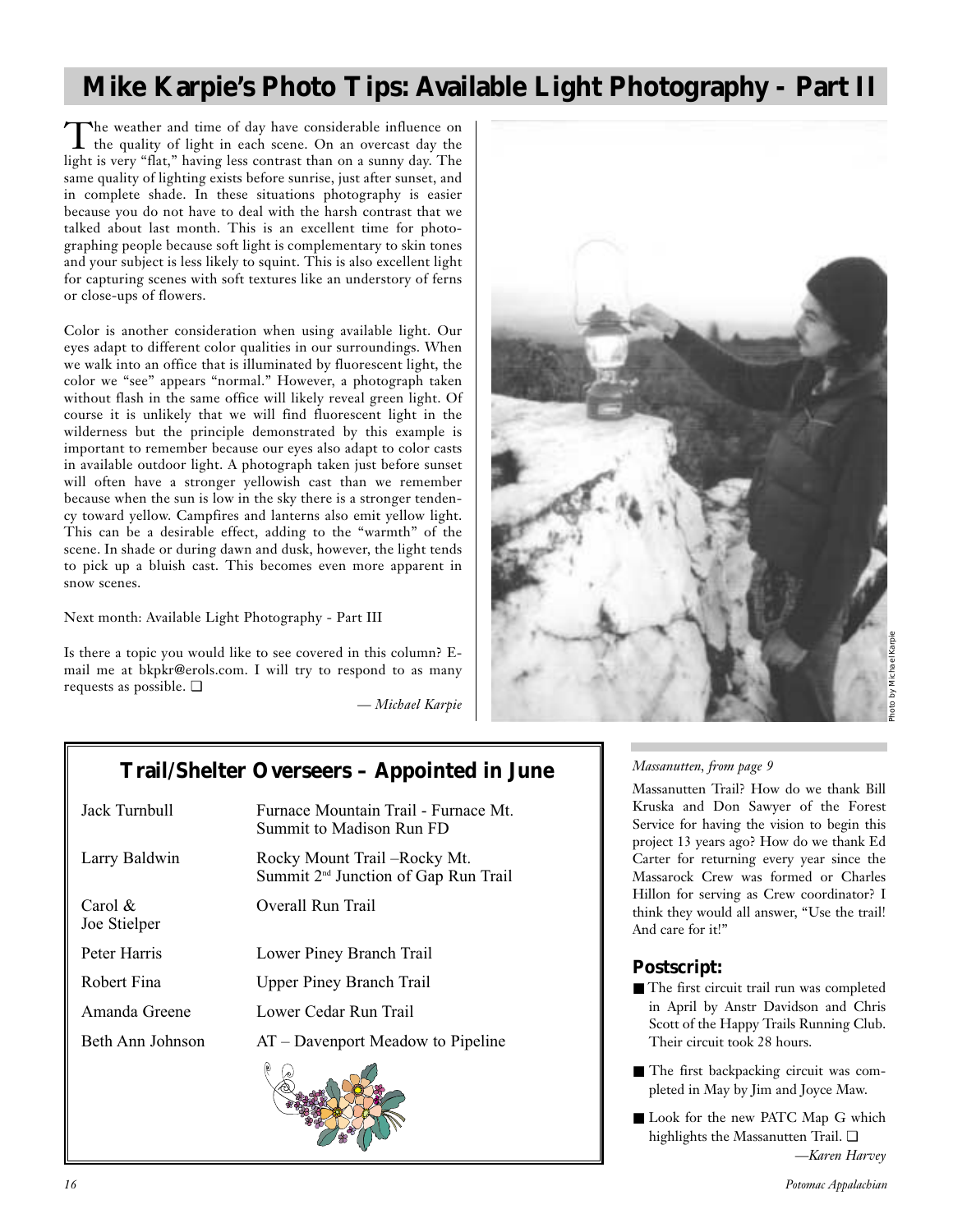#### NEW NOTICES

LOST - July 1, pair of Leki Hiking Poles, one of the poles has initials "JHR" carved in it. Poles were left in Harpers Ferry at the intersection of the AT and Chestnut Hill Road (Route 32). Reward if returned. Contact James Reeves at 703/356-0810

WANTED – Hiker looking for 1. Kelty Tioga Backpack Size Large or "Ultra" 2. Old AT guidebooks from any era. Contact Ed Talone at 301/565-6704 x202 or etalone@americanhiking.org

#### LOST AND FOUND

FOUND: Weekend of May 18-19, at intersection of Keyser Run Fire Road and Little Devil's Stairs – small black "Peak" Outdoor Equipment bag containing several headlamps – 2 Pretzl and one Energizer. Contact Anne at 301/774-6491.

LEFT AT FIRST BIRCH RUN SHELTER (South to North) to dry on rafters, NEW Smartwool socks and liners. Please mail to J. Foster, Rt. 1, Box 761, Roseland, VA 22967.

#### HIKING OPPORTUNITIES

APPALACHIAN TRAIL SECTION HIKE Opportunity: AT Section Hiker (200 mile sections) seeks fellow hikers as companion/s for adventure on the AT in Fall 2002.The first section starting from Georgia will be in the Fall of 2002. Be prepared to hike an average of 20 miles per day carrying a 35-40 lb pack, over the course of 10-12 days,with 1 travel day on either end of the trip. If you are reasonably fit and eager to get involved in such an undertaking please contact me at alex.mclellan@intcominc.com.

#### DONATIONS WANTED

NEEDED FOR SCHAIRER CABIN: Large, durable, comfortable arm chair covered with naugahyde or equivalent. No recliners or fabric upholstery please. Call Shirley Strong at 301/229-6905.

LAPTOP AND COMPUTER PROJECTOR NEEDED: The PATC Officers, Staff and Committee Chairpersons need a laptop computer and computer projector which can be used to make presentations at conferences, meetings, and community presentations. Projection at 1024 X 768 desired. If you work for a corporation which might make such a donation, contact Mike Sutherland at msutherland@cox.rr.com or 703/591-8330.

#### FOR SALE

FOR SALE: Two time-share unit-weeks at Massanutten Mountain Resort. Each unit sleeps 8. Can be purchased separately or together. Early May (2 weeks back-to-back.) Near hiking trails, Skyline Drive, Big Meadows. \$3,500 each. Call Judith 410/749-3369.

SOME MOUNTAINEERING GEAR, mostly carabiners against generous donation to PATC. Also most issues of "Mountain" magazine available, Please call Elizabeth at 202/265- 0747 after July 10th. VOLUNTEER OPPORTUNITIES

# **NOTICES**

DAYTIME SALES DESK VOLUNTEERS BADLY NEEDED every Thursday and/or Friday at the PATC Headquarters between 12 Noon and 2 p.m. We will train you. Once or twice per month. If interested call Pat Fankhauser at 703/242-0693, Ext. 17 or email at pfankh@erols.com or Maureen Estes at Ext. 19 or at patcsales@erols.com.

MEDICAL CHAIR VACANCY: The Medical Chair is the Principal Advisor to the Club's President on medical risk management. The Chair is also expected to have access to various medical community resources that can assist Trail Patrol, Shenandoah Mountain Rescue Group, and other volunteers in obtaining qualified medical training and advice. We need volunteers for this position and for committee members. If interested please contact Mickey McDermott at patcvolunteer@aol.com.

WANTED TO HIRE COOKS. Duration from one (1) day to six (6) weekends. Paying \$0.00/hr, transportation and personal food costs not included. Weaver Cabin is being renovated over June & July, 2002. Work crews need someone to serve soup. If you plan, prepare, cook, and clean there is no need to work on the cabin. If you are interested in fresh air, a weekend out, meeting a group of volunteers, and having a good time, we could use the assistance. Earn the same wage as trainees, carpenters, painters and engineers on site at Weaver Work Trips, Elkton, VA.<br>Contact Thomas Jorgensen at Contact Thomas Jorgensen at Hairatheart@aol.com or 540/248-7009 (w) (h) 540/456-4760.

PROJECT LEADERS/CONSTRUCTION Foremen needed to plan, organize and supervise several restoration projects. The Club owns 2 old (historic?) log cabins that need to be restored so that they can be placed in the Club's cabin rental system. There is also the possibility of the Club obtaining permission from the National Park Service to restore a stone lock house on the C&O Canal to be used for a rental cabin.You don't need to be a construction professional but good building skills and knowledge are desirable. Good management skills are also desirable. What we are looking for is the will and the courage to try. Some help is available in all aspects of the jobs. For info call Charlie Graf at: 410/757-6053 or e-mail cagraf@aol.com.

PUBLICATIONS CHAIR NEEDS HELP on a book celebrating the 75th anniversary of PATC. One, two or three people are needed to interview a handful of members who joined the club in the 30s and 40s. Please contact Aaron Watkins at 410/740-7082 or publications@patc.net.

NEEDED: PEOPLE TO HELP PLAN and conduct our Club events. We are planning a number of events, such as a picnic in SNP summer 2002. We receive many invitations to provide a Club display at other people's activities. Often we just don't have members to attend. If you are willing, please contact Liles Creighton, Membership Secretary at<br>410/573-0067, Icrei@aol.com or Pat 410/573-0067, Icrei@aol.com or Fankhauser at Club headquarters. DO YOU WANT TO BE A LANDOWNER along the AT? And have a home in the woods! Are

you in a position to become a Conservation Buyer through the Appalachian Trail Conference Land Trust? Our program matches conservation buyers – people like you – with people who are selling land along the AT.You locate your home or cabin out of sight from the Trail. All we ask is that you donate a conservation easement on the rest of the property. A conservation easement "runs with the land;" that is, no present or future owner can develop it! AND, because an easement is an irrevocable gift of a property right, you get a nice income tax deduction equal to the value of the easement. Contact Bob Williams, Director of Land Trust Programs, at a control of the state of the state at a state of the state at a state of the state at a state of the state at a state of the state at a state of the state at a state of the state at a state of the state at a bwilliams@appalachiantrail.org, or at 304/535-6331, or write to P.O. Box 807, Harpers Ferry, WV 25425.

THE SALES OFFICE is looking for volunteers interested in working as little or as long as you can manage it – Monday through Friday between 9 and 5 p.m. If interested, please contact the Sales Coordinator, Maureen Estes, by either calling headquarters at 703/242-0693, ext. 19 or by e-mail at patcsales@erols.com.

PATC OVERSEERS get discounts from the following merchants who support our volunteer programs: Blue Ridge Mountain Sports (Charlottesville, Tidewater) – 20%, Hudson Trail Outfitters (Metro DC) – 15%, The Trailhouse (Frederick, Md.) – 15%, Casual Adventures (Arlington, Va.) – 10%, Campmor (mail order via PATC HQ) – 10%. Check the back page of the *PA* for the latest trail, cabin, and shelter overseer opportunities. All PATC members receive a 10% discount from Blue Ridge Mountain Sports. Be sure to have your membership ID or overseer ID ready when you shop.

SHENANDOAH MOUNTAIN RESCUE GROUP (SMRG) is seeking people interested in wilderness search and rescue. New member orientation meetings are held every month at PATC headquarters. No experience is necessary. INFO: SMRG Operations 703/255-5034, then press #5.

NOT INTERESTED IN WORKING IN THE GREAT OUTDOORS? PATC has a continuous need for Headquarters Volunteers willing to help out with a variety of tasks – from manning the sales desk in the evening, to providing typing or office support. It takes a lot more than trail workers to keep the Club going! INFO: Wilson Riley, wriley1226@aol.com or 703/242-0693, ext.11.

*Notices are published free of charge for PATC members only. PATC cannot vouch for any of the advertised items. No commercial advertisement or personal notices unrelated to hiking will be accepted. Deadline for inclusion is the first day of the month preceding issuance of the newsletter. Notices will be run for 3 months unless we are otherwise advised.* ❏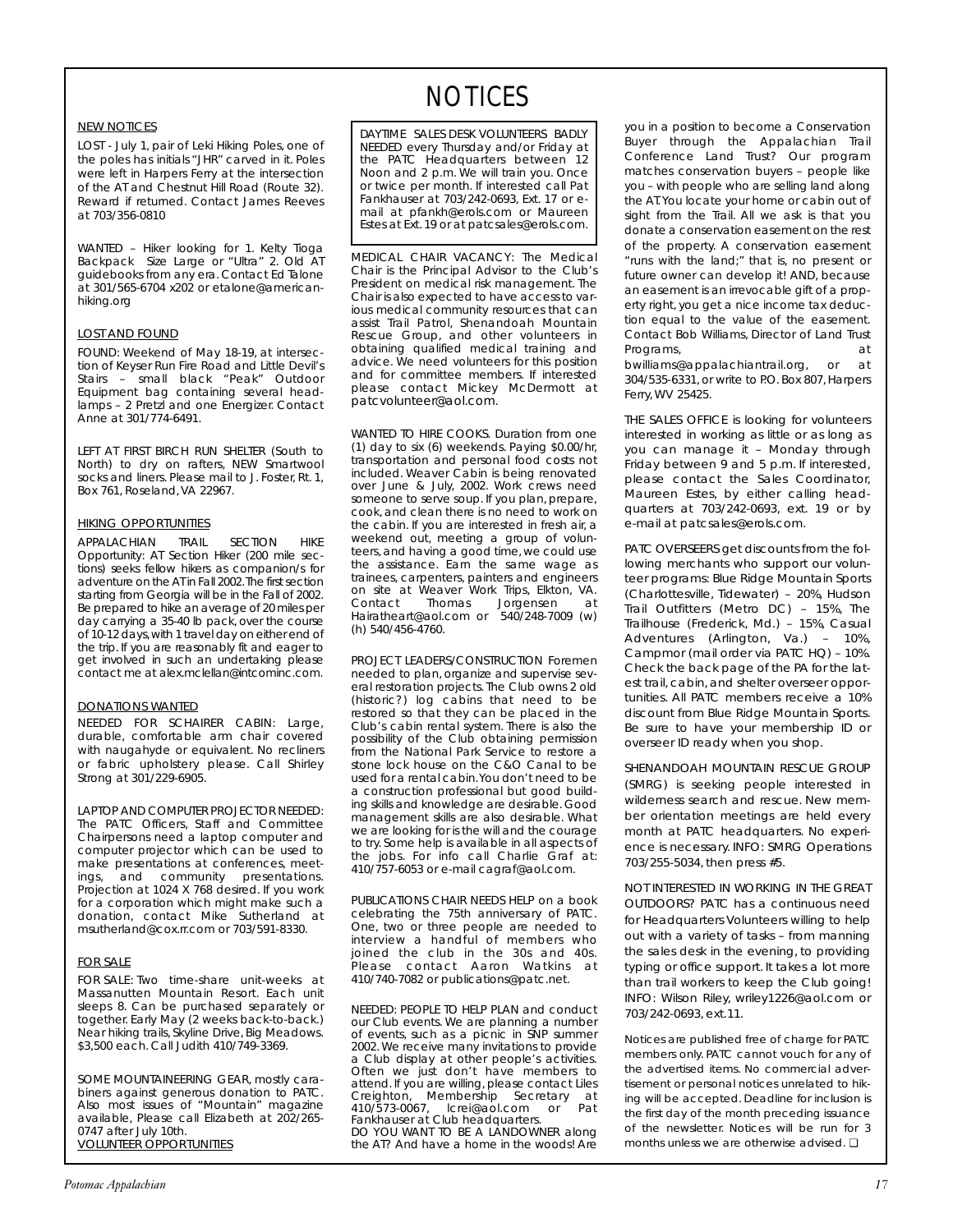# **Trailhead**

 $\mathrm{M}$ hile out working on trails, many of us encounter weekend tourists who really don't realize the volunteer effort that goes into trail maintenance, and they often ask innocuous questions. But the Hoodlums' Dick Dugan was recently left speechless when returning from a hard day of crew work and a couple of weekenders asked him "What are you digging for - gold?" We fellow "prospectors" can only wish that were true. Thanks to all of you who have made such a great effort in making the trails so pleasant for hikers and tourists this summer.

Don't forget to report your hours. Work trip reports can be filed electronically over the Internet by filling out the form at http://patc.net/forms/overseer/wtr.html. The new trail numbers are also there.

## **Openings in SNP South**

Pete Gatje, District Manager for the SNP South blue-blazed trails, has several choice trail sections available, mostly as the result of the Charlottesville Chapter giving up their responsibility for One Mile Run, Lewis Mountain, and Furnace Mountain Trails. It is a great opportunity for someone willing to work as an Overseer on a two-mile section of scenic trail. Contact Pete at 434/361-1309 (e-mail: pjgatje@aol.com) if you are interested. These openings will not last long.

## **Annual Pass Mountain Cleanup**

On June 8, Co-overseers Karen and Rich Mostellar, daughter Rachel, son Michael, friend Megan, and Gary Fisher (Beahms Gap to Pass Mountain Hut trail), and Overseer Terry Allen with daughter Elizabeth (Thornton Gap to Pass Mountain Hut trail) were joined by District Manager John McCrea, Kevin Kraditor, Ray Galles, Susan Skomal and son Alecksander, Kim Guthrie and son Alex, and Wayne Limberg. These folks all joined forces on a gorgeous day in an all-out assault on the weeds on Pass Mountain.

The canopy in this area has been decimated since Hurricane Fran and the ice storm of '98, and much of the summit area lies in a Wilderness Area where no power equipment may be used. Most of the group concentrated in these areas while everyone else spread out to finish the nearly four miles of trail.

Most of the crew returned to Range View Cabin for a dinner of pasta with sausage and roasted peppers, asparagus, and salad, and



*Jack Price, Kerry Snow and Steve Paull plant a large locust waterbar, during this year's Central District Overseer Workshop.*

some great company. A good time was had by all, and plans are in the works to make this an annual event. Don't miss it next year!

## **Potomac Heritage Trail – Blowdowns and Building**

The 70-foot tree fell into Pimmit Run, its root ball tearing out a six-foot section of the PHT. Overseers Dan Burd and Dan Radke quickly corrected the scene before the upcoming House of Representatives "Trails Caucus" hiked through. Cut logs, plenty of dirt, and a further sidecutting of the hill filled in the hole and completed the trick of constructing a new path. Further down the trail, Overseer Jim Perry led a scheduled PHT worktrip clearing away the invasive plants from across the trail to improve conditions for the VIPs. Fortunately, the VIPs were very nice House staffers and fully appreciated all the hard work PATC volunteers do to keep the trail open. Now if only we could get their bosses to thank us – things would really start to happen on the PHT.

### **Hoodlums Celebrate Summer**

Twenty-two North District Hoodlums braved the threat of spectacular weather and the promise of great Mediterranean cuisine for their June work trip on the AT in SNP. The crew divided into two teams, with one crew building a long stretch of rock steps and log check dams on the north flank of Compton Peak, and the second crew upgrading earthen waterbars to locust, south of the Tuscarora Trail junction on Hogback Mountain.

At day's end, the crew retired to Indian Run Ristorante where the table was overflowing with culinary delights from the Mediterranean regions in a multi-course feast, complete with wailing mandolins. After dinner, the crew waited for the full summer solstice moon to arise over the meadow to debate the merits of the Western man-in-the-moon vs. the Eastern rabbit-inthe-moon theories. The consumption of Moretti helped fuel the debate.

# **Tornado Damage in the Wilderness**

The Wilderness area of Spotsylvania and Orange counties had a tornado or tornadolike wind on the evening of June 6. There was heavy damage with lots of big trees down across the Gordon Flank Attack Trail, Federal Line Trail, and Hill-Ewell Drive. You had see the area to appreciate the devastation. Remember Mt. St. Helens? Well 50 or maybe 75 trees lay across the Federal Line Trail in just one place. This scene was repeated several times. District Manager Frank Haas and Federal Line Trail Overseer Dorsey Counts worked several days cutting blowdowns and were thankful that the NPS maintenance team was also out cutting and clearing.

Frank has a suggestion for working safely in temperatures of 80 degrees or higher with the dew point 60 degrees or higher - eat a banana a day, two prunes (no they do not bother you), oranges, grapefruit, raisins, and *See Trailhead, page 19*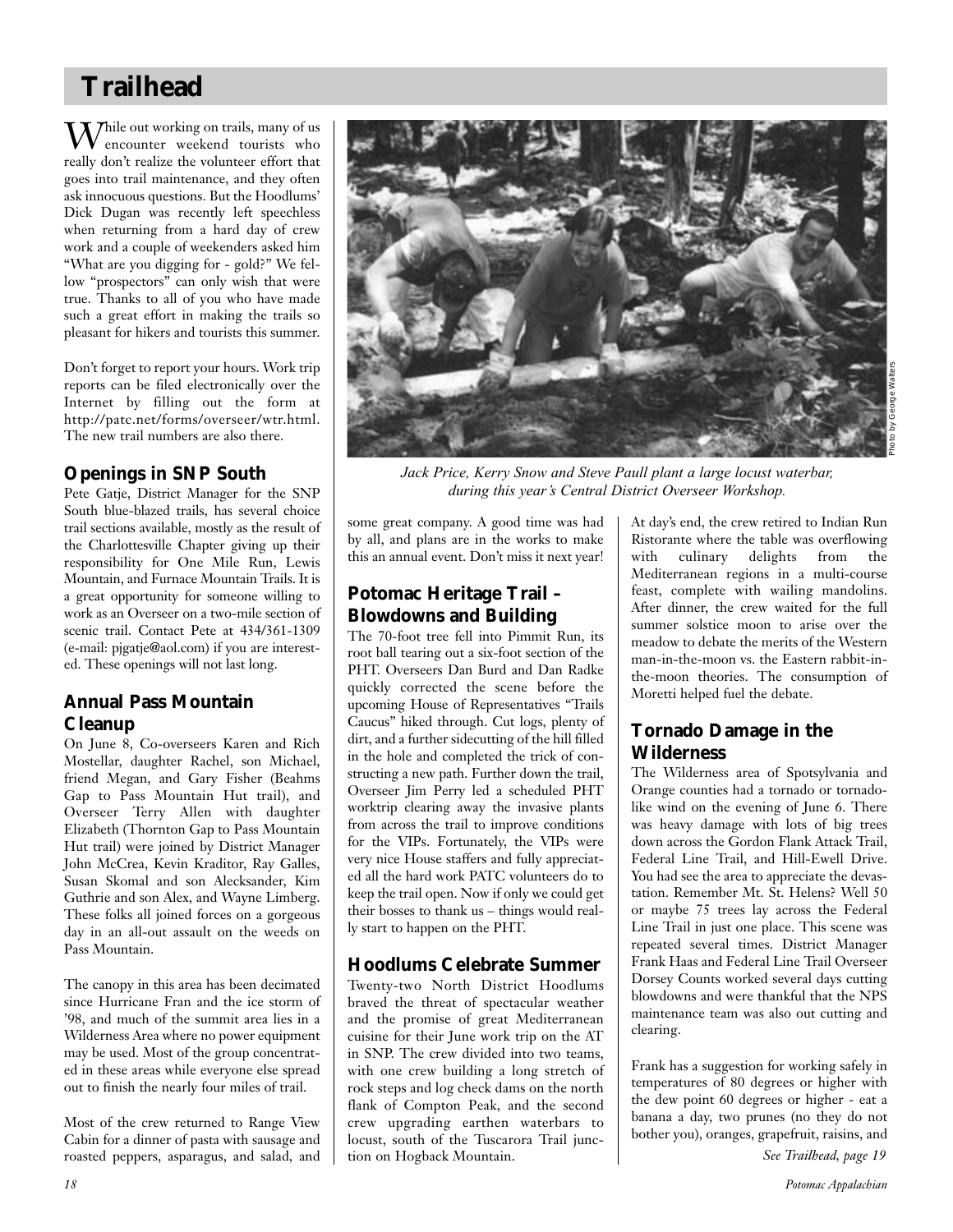### *Trailhead, from page 18*

other foods rich in potassium. And don't neglect the salt shaker. This prevents the electrolyte level from dropping dangerously low when you down a lot of water because you are sweating and thirsty. If you are sweating and you taste no salt in the sweat, you are in danger.

## **SNP Central District Workshop**

The 2002 SNP Central District Workshop was a big success. About 40 folks attended, including the PATC and SNP instructors. The highlight of the weekend was, as usual, the banquets assembled by Esther and Sam Aulthouse. District Managers Hal Hallett and Dan Dueweke took new and prospective Overseers to the Corbin Cabin Cutoff Trail, where they practiced erosion techniques, sidehill repairs, and general Overseer skills. More experienced volunteers worked with SNP trails professionals C.T. Campbell and Don "Mr. Terps" Harvey on two projects on the White Oak Canyon Trail: a pinned log staircase (utilizing a gas-powered rock drill), and a long stone turnpike (built with the help of a GripHoist high-line). The weather for the workshop was perfect (sunny and in the '80s), and the temporary prohibition against gnats was respected by the otherwise-cantankerous arthropods. Overseers who missed the June workshop can still join in the fun ... George Walters' legendary North District Workshop is scheduled in September, also at the Pinnacles.



*Overseer Workshop attendee (and SNP overseer) Mark Holland wrestles a rock drill on the White Oak Canyon trail.*



*The 20th Anniversary ATC Konnarock Crew (first week) was attended by five PATCers (Bernie Stalmann, Don Watts, Cliff Wiley, Charles Hillon, and Kerry Snow ... Bernie is the one with the hat).*

## **Konnarock Crew Celebrates 20 Years**

The ATC Konnarock Crew celebrated its 20th birthday this year. The Konnarock "First Week" has become a regular stop on the itinerary of many PATC Trail leaders. This year's contingent included Bernie "Long John" Stalmann, Charles "Mo Too Big" Hillon, Don "Bubba" Watts, Cliff "Cliff" Wiley, and Kerry "Consumptive" Snow. The Konnarock Crew is headquartered at the Forest Service Sugar Grove Camp, near Mt. Rogers in southern Virginia, and provides an excellent opportunity to work with volunteers from other AT clubs, and to learn new trail building/maintenance techniques.

## **Gore Relo**

*And what is so rare as a day in June? Then, if ever, come perfect days.* 

*Then Heaven tries earth, if it be in tune, and over it softly her warm ear lays.*

*Whether we look or whether we listen, we hear the murmur or see it glisten . . .*

Those immortal lines and the others that follow were written by the noted American poet, James Russell Lowell. As he realized, you can have perfect trail weather in the Eastern United States during June and be out there to enjoy it! PATC crews have done just that this year, but the Cadillac Crew, at least, was having record low turnouts at that time.

PATC and its trail crews can actually work in mild or moderate weather conditions at almost any time of the year, given a little bit of luck. But bad weather - hurricanes, blizzards, windstorms, or even ordinary rainouts

- can also come at any time. We still need to do the clean-up work on the trails afterwards, and we really do it all!

We couldn't handle all 7,000 or so PATC members on one work trip, but we are always looking for a few more good people, so we welcome newcomers and returning old-timers. Come on out if you are interested in learning about trail work or just want to get back into it! Just check the crew calendar and contact one of the leaders!

Despite the small crew size, the Cadillac Crew finished roughing out the northern end of the Tuscarora relo outside of Gore and blazed the new section in preparation for opening the new section later this summer. After a hot work day, they headed for Brill Cabin and for the annual summer steak cookout to continue the tradition started by Al Rogers.

Please send any interesting tale, technical advice, individual or group accomplishments, and trail maintenance questions to Trailhead, c/o Jon Rindt, 621 Skyline Forest Drive, Front Royal, VA 22630 or to jkrindt@erols.com. ❏

### **POTOMAC APPALACHIAN**

(UPS-440-280) ©2002, Potomac Appalachian Trail Club, Inc. Published monthly by the Potomac Appalachian Trail Club, 118 Park Street, S.E., Vienna, VA 22180. Periodical class postage paid at Vienna, Va. Postmaster: send address changes to: Potomac Appalachian Trail Club, 118 Park Street, S.E., Vienna, VA 22180 Subscription: [Free with PATC membership] \$6.00 annually; \$.50 single copies.